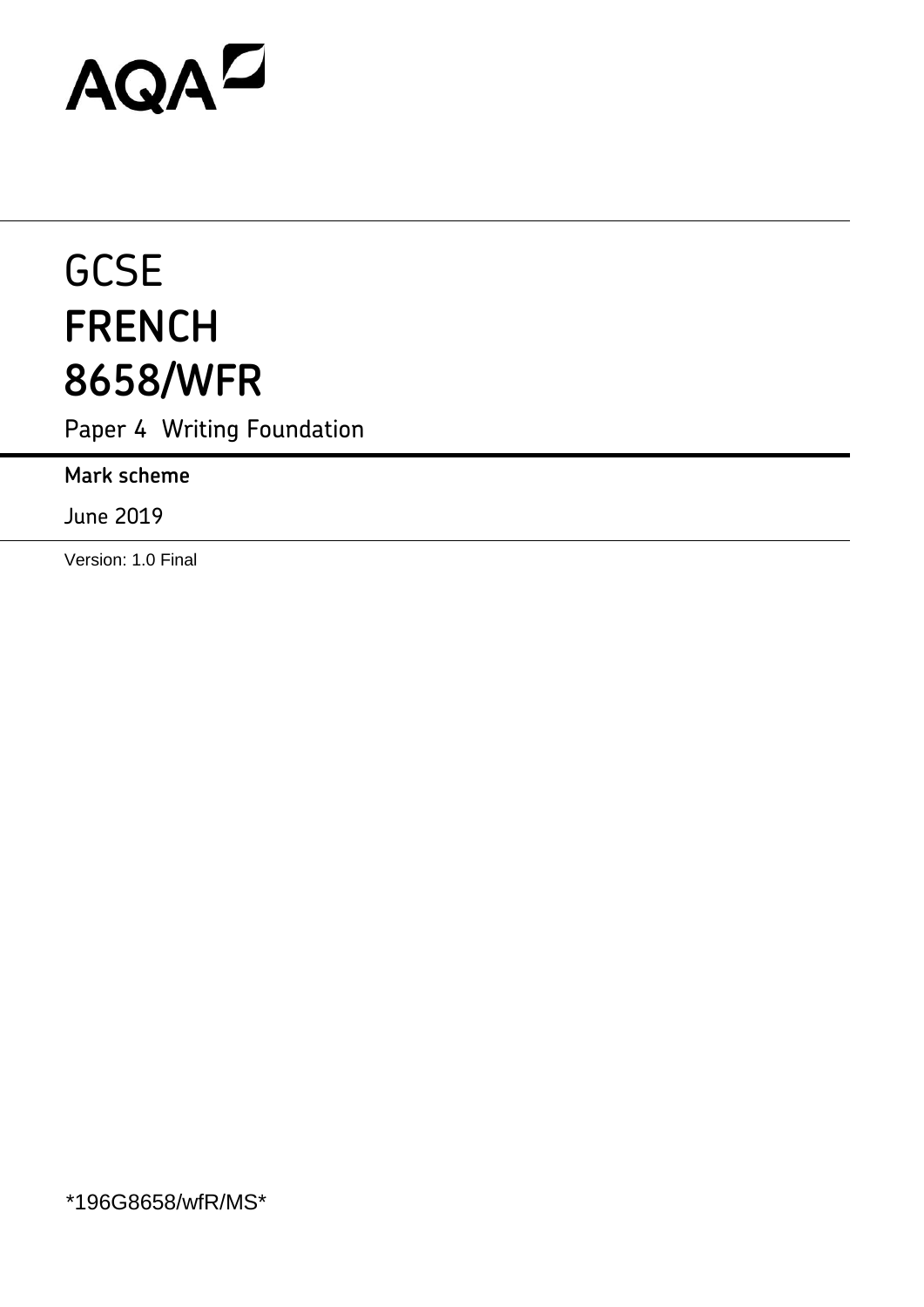Mark schemes are prepared by the Lead Assessment Writer and considered, together with the relevant questions, by a panel of subject teachers. This mark scheme includes any amendments made at the standardisation events which all associates participate in and is the scheme which was used by them in this examination. The standardisation process ensures that the mark scheme covers the students' responses to questions and that every associate understands and applies it in the same correct way. As preparation for standardisation each associate analyses a number of students' scripts. Alternative answers not already covered by the mark scheme are discussed and legislated for. If, after the standardisation process, associates encounter unusual answers which have not been raised they are required to refer these to the Lead Examiner.

It must be stressed that a mark scheme is a working document, in many cases further developed and expanded on the basis of students' reactions to a particular paper. Assumptions about future mark schemes on the basis of one year's document should be avoided; whilst the guiding principles of assessment remain constant, details will change, depending on the content of a particular examination paper.

Further copies of this mark scheme are available from aqa.org.uk

#### **Copyright information**

For confidentiality purposes acknowledgements of third-party material are published in a separate booklet which is available for free download fro[m www.aqa.org.uk](http://www.aqa.org.uk/) after the live examination series.

Copyright © 2019 AQA and its licensors. All rights reserved.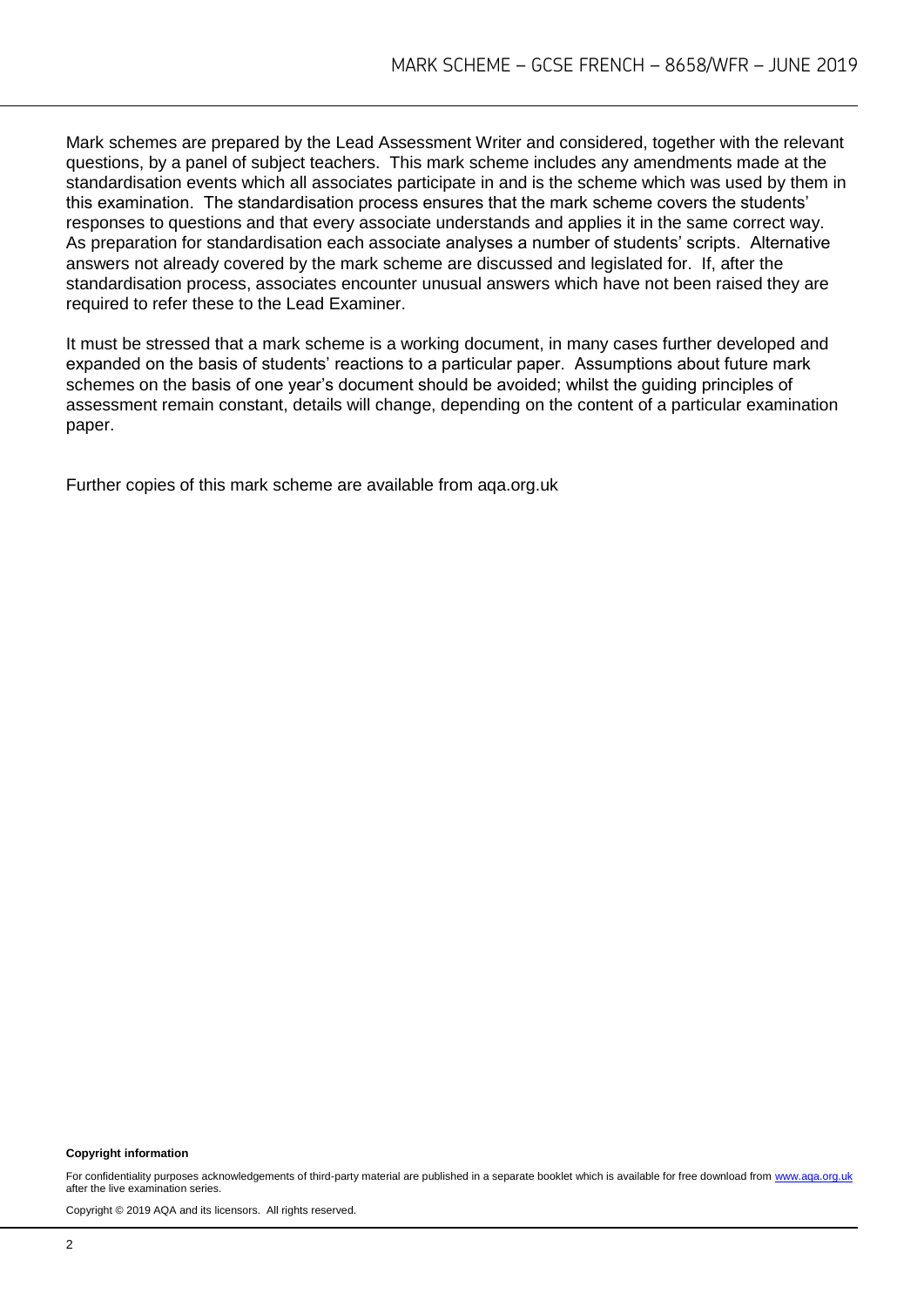# **Part 1 – General marking guidance for GCSE MFL Writing Tests**

#### **Level of response marking instructions**

Level of response mark schemes are broken down into levels, each of which has a descriptor. The descriptor for the level shows the average performance for the level. There are marks in each level.

Before you apply the mark scheme to a student's answer read through the answer and annotate it (as instructed) to show the qualities that are being looked for. You can then apply the mark scheme.

#### **Step 1 Determine a level**

Start at the lowest level of the mark scheme and use it as a ladder to see whether the answer meets the descriptor for that level. The descriptor for the level indicates the different qualities that might be seen in the student's answer for that level. If it meets the lowest level then go to the next one and decide if it meets this level, and so on, until you have a match between the level descriptor and the answer. With practice and familiarity you will find that for better answers you will be able to quickly skip through the lower levels of the mark scheme.

When assigning a level you should look at the overall quality of the answer and not look to pick holes in small and specific parts of the answer where the student has not performed quite as well as the rest. If the answer covers different aspects of different levels of the mark scheme you should use a best fit approach for defining the level and then use the variability of the response to help decide the mark within the level, ie if the response is predominantly level 3 with a small amount of level 4 material it would be placed in level 3 but be awarded a mark near the top of the level because of the level 4 content.

#### **Step 2 Determine a mark**

Once you have assigned a level you need to decide on the mark. The descriptors on how to allocate marks can help with this. The exemplar materials used during standardisation will help. There will be an answer in the standardising materials which will correspond with each level of the mark scheme. This answer will have been awarded a mark by the Lead Examiner. You can compare the student's answer with the example to determine if it is the same standard, better or worse than the example. You can then use this to allocate a mark for the answer based on the Lead Examiner's mark on the example.

You may well need to read back through the answer as you apply the mark scheme to clarify points and assure yourself that the level and the mark are appropriate.

Indicative content in the mark scheme is provided as a guide for examiners. It is not intended to be exhaustive and you must credit other valid points. Students do not have to cover all of the points mentioned in the Indicative content to reach the highest level of the mark scheme.

An answer which contains nothing of relevance to the question must be awarded no marks.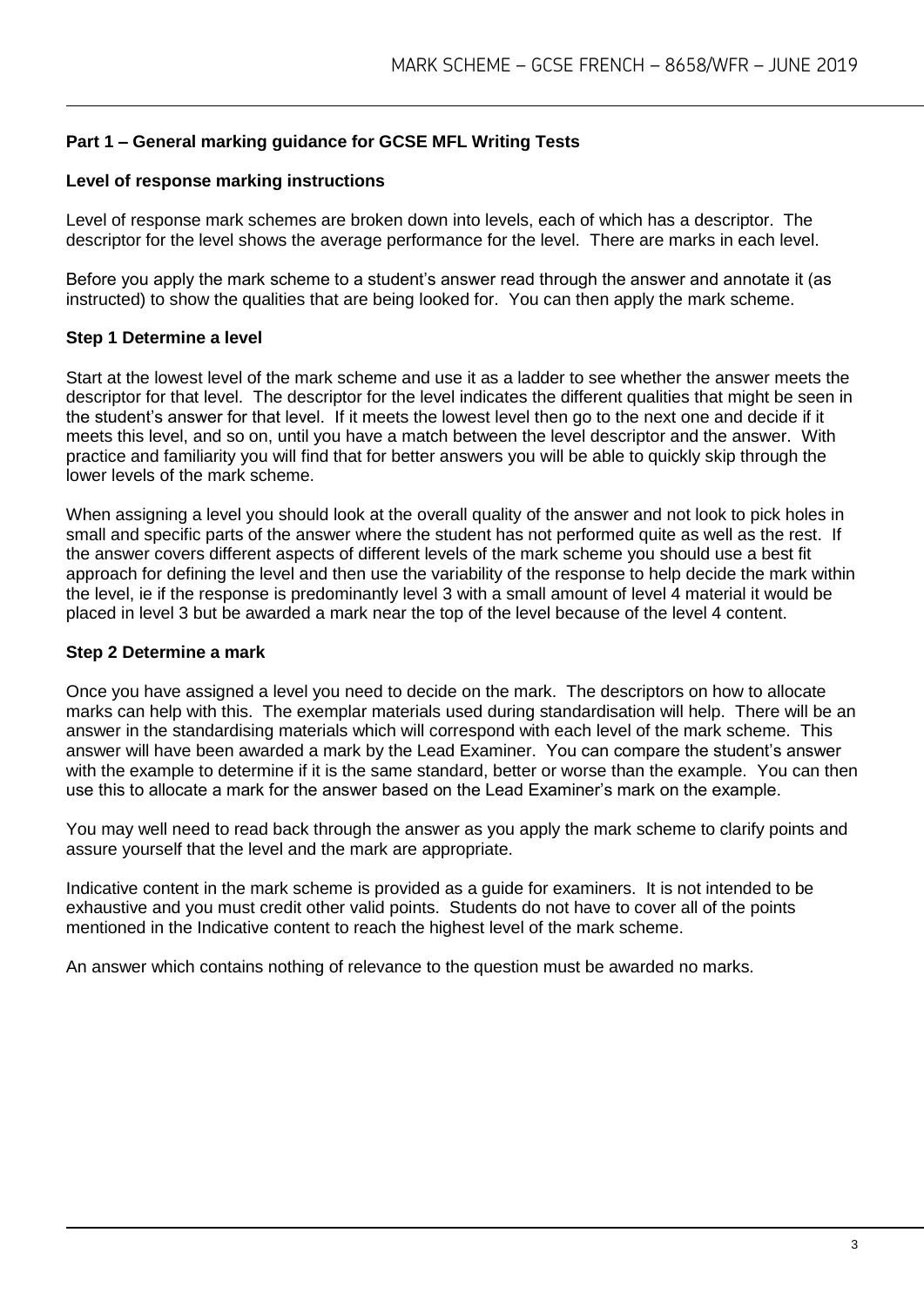**Communication Content Quality of language Conveying key messages Application of grammatical knowledge of language and structures Total** Question 1 8 8 Question 2 10 6 16 Question 3 5 10 Question 4 10 6 16 Total | 8 | 20 | 12 | 5 | 5 | 50

Marks will be allocated in the following way at Foundation Tier:

#### **Foundation Question 1**

There are 8 marks for Communication.

Candidates are required to write four sentences about what is in the photo. Each sentence is marked separately and is worth a maximum of two marks, according to these assessment criteria.

| <b>Mark</b> | <b>Communication</b>                                                                |
|-------------|-------------------------------------------------------------------------------------|
| 2           | The relevant message is clearly communicated.                                       |
|             | The message is relevant but has some ambiguity and causes a delay in communication. |
| 0           | The message is irrelevant or cannot be understood.                                  |

Statements must refer to what is in the photo and cannot refer to what is not in it. 'I like the photo' and similar opinions about the photo, without mentioning what is in it, will score 0. However, if the sentence reads, for example, 'I like the photo because it is sunny', it will score 2 marks.

If the sentence could possibly be true or is very broadly relevant, accept it. For instance, it is acceptable if the candidate writes 'The tent is green', even though the photo is in black and white. However, if the sentence is clearly false, it receives a mark of 0. For example, 'There is an elephant', when there clearly isn't one.

It is acceptable to write a figure (eg 'There are **2** people') rather than a word. This is true of all questions at both Foundation and Higher tiers.

The aim of this question is for candidates to write in the present tense, but other tenses are also acceptable.

For 2 marks

- The response must be in the form of a sentence, using an appropriate conjugated verb. The only exception to this is in French, where *voici/voilà* may be used in place of a verb. The same verb/grammatical structure may be repeated in more than one sentence, eg *il y a/es gibt/hay* plus different nouns.
- Any sentence that is broadly relevant to the photo is given 2 marks. For example, imagine that the photo is of a man in a café. The student writes, in the target language: It's a man. He's old (even if to your eyes he may not be – 'old' to a 16-year old may be different from your perception of 'old'). He's a father (even if this is not apparent from the photo, it would potentially be true). He's a teacher (he could be, for all we know).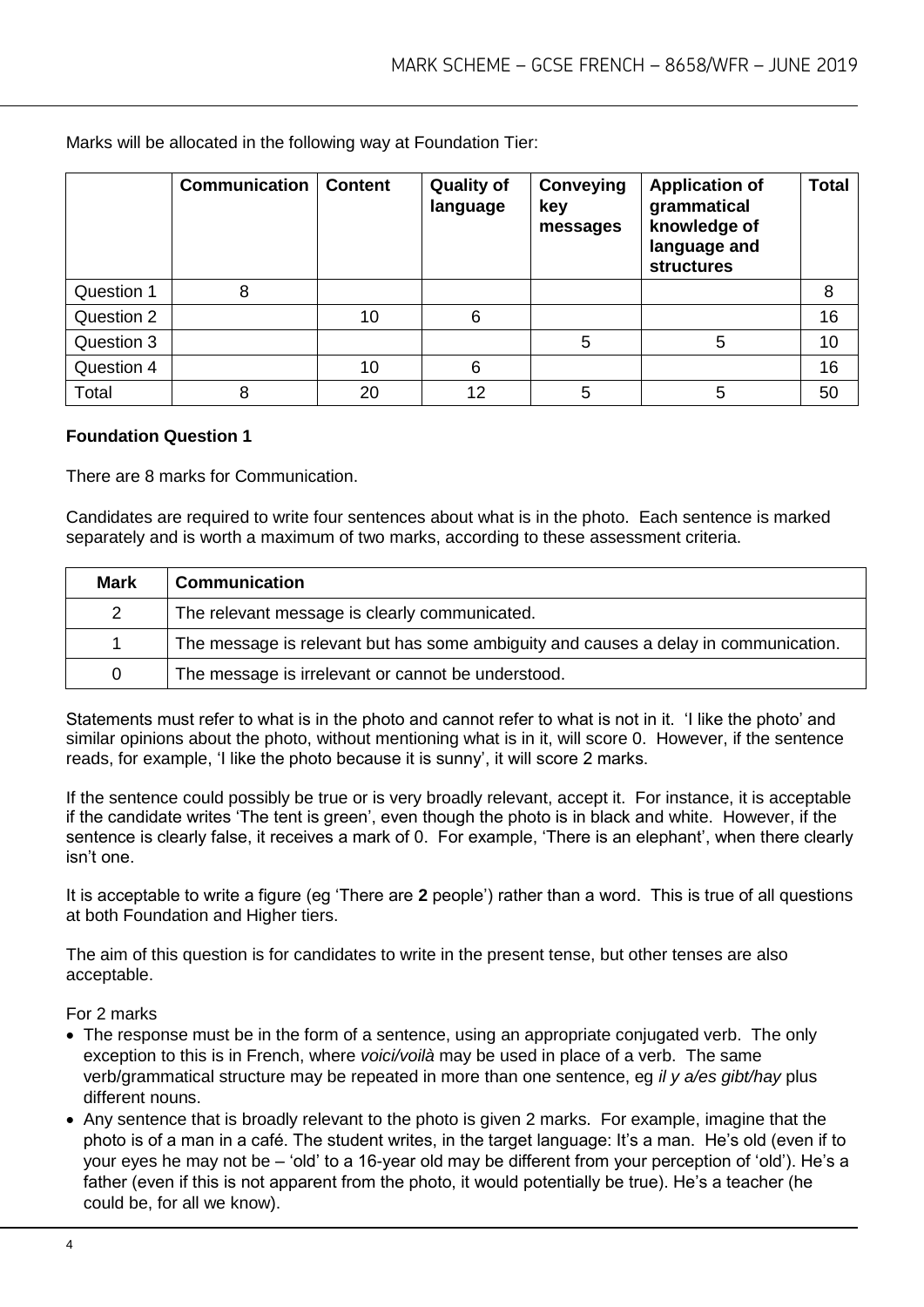- The first person of the verb is acceptable, for example: 'I am/we are playing tennis'.
- There may be linguistic errors, but the message must be communicated without ambiguity.

#### For 1 mark

- There is no verb and a minimum of two words, for example: 'good weather' (NB in Spanish and Italian, because of the subject of the verb is not required, one word is sufficient for 2 marks if it is an appropriate conjugated verb, for example: *comen/mangiano*.)
- The use of an infinitive in an otherwise appropriate response.
- Language error(s) causing ambiguity or a delay in communication, for example: 'They are eating lemonade'.
- A delay in communication because the response is too long, where one part communicates well but another part does not, for example: 'There is a family and they are a field'.

#### For 0 marks

- The message makes no sense.
- A second person of the verb is used, for example: 'You are wearing a t-shirt'.
- A single word, unless it is a conjugated verb in Spanish or Italian (*comen/mangiano*).

#### **Foundation Question 2**

There are 10 marks for Content + 6 marks for Quality of language (16 marks in total).

Candidates write approximately 40 words in total about four different bullet points. All bullet points are compulsory and must be covered, but there is no need for equal coverage of the bullets.

Everything a candidate writes must be marked, even if it is well beyond the suggested number of words. This principle applies to all writing questions at Foundation and Higher.

When deciding a particular mark, it is advisable to identify the band of marks first, and then decide whether you are tempted by the band above or the band below. This will enable you to award an appropriate mark within a mark range.

The question is marked for Content and for Quality of language, according to the following criteria:

| <b>Marks</b> | <b>Response</b>                                                                                                                                          |
|--------------|----------------------------------------------------------------------------------------------------------------------------------------------------------|
| $9 - 10$     | A full coverage of the required information. Communication is clear.                                                                                     |
| $7 - 8$      | A good coverage of the required information. Communication is mostly clear but perhaps<br>with occasional lapses.                                        |
| $5 - 6$      | A reasonable coverage of the required information. Communication is generally clear but<br>there are likely to be lapses.                                |
| $3 - 4$      | A partial coverage of the required information. Communication is sometimes clear but there<br>are instances where messages are not conveyed.             |
| $1 - 2$      | A minimal coverage of the required information. Communication is often not clear and there<br>may be frequent instances where messages are not conveyed. |
| $\mathbf 0$  | The content does not meet the standard required for a mark at this tier.                                                                                 |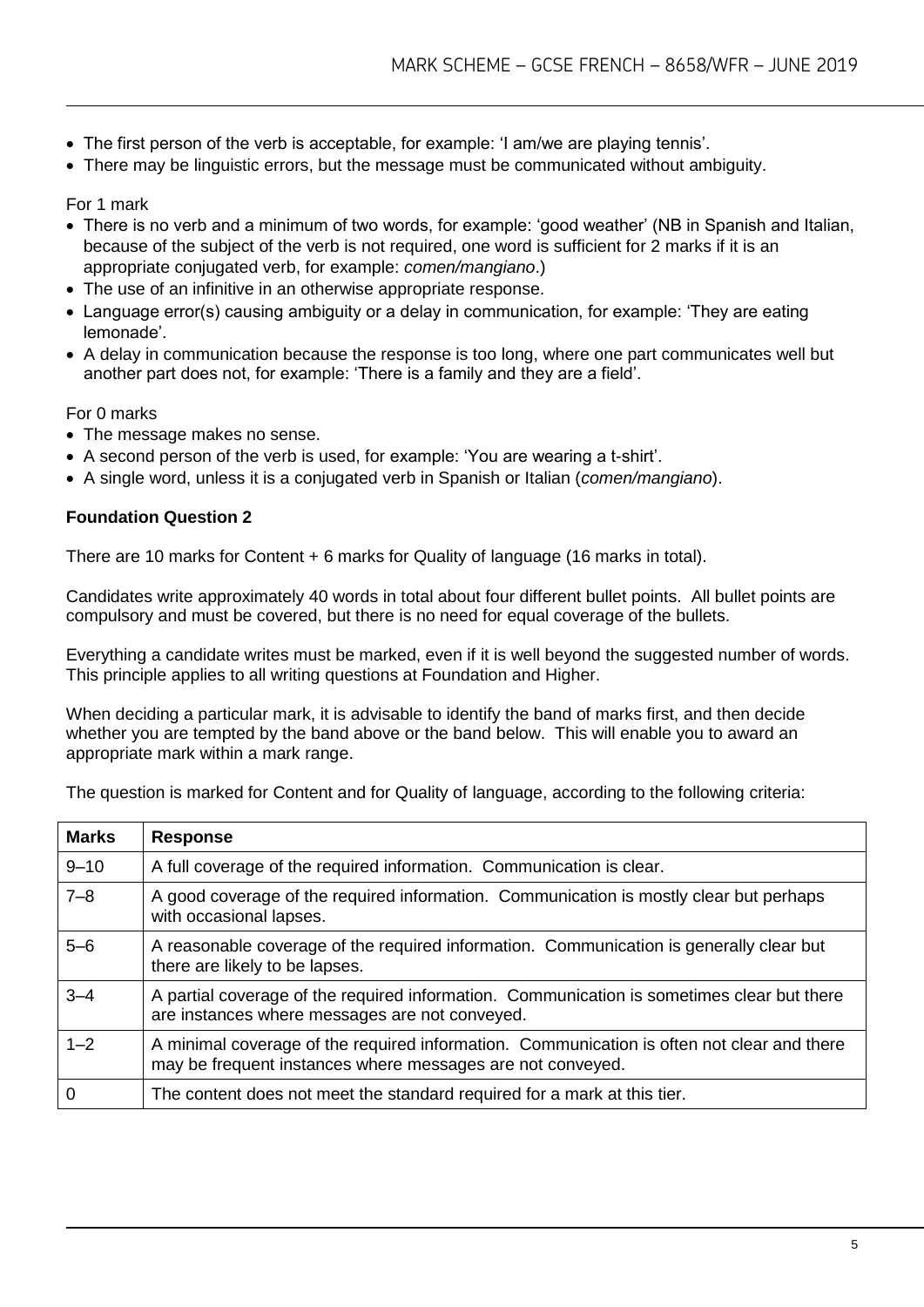The candidate's response must be relevant to the bullet points. Any information which cannot be deemed relevant must be ignored when awarding a mark for Content.

- A minimum number of bullet points must be covered for the award of marks for Content, as follows:
	- o 9–10 marks: 4 bullet points
	- o 5–8 marks: 3 bullet points
	- o 3–4 marks: 2 bullet points
	- o 1–2 marks: 1 bullet point
- The information that the candidate gives must be clear. If what is written is unclear, this will have a bearing on the mark for Content. For example, the candidate may convey information in relation to all four bullet points, but lapses in clarity may mean that a lower mark than the 9 or 10 is more appropriate. The more lapses in clarity that there are, the lower the mark is likely to be. All of the information that a candidate attempts to give in relation to a particular bullet point may be unintelligible, in which case that bullet point will not have been covered, meaning that a mark of 9 or 10 will be impossible, as the response will not display full coverage of the required information.
- The suggested number of words is 40. If a candidate writes four very short sentences of around six or seven words on each of the bullet points, it will not be sufficient to access the top band.
- 'Lapses' are instances where the inaccuracy of the language is such that there is a delay in communication or nothing at all is conveyed.
- There is no requirement in this question for the candidate to refer to events in the past or future, so using the present tense only will enable coverage of the bullet points. However, the bullet points tend to be general and so references to the past or to the future are acceptable. For example, if the bullet point says 'Holidays', the candidate may choose to write about a past or future holiday. Lapses will occur when there is a mix of time markers and tenses, for example: 'Last week I will go to the beach'.
- There is no requirement for candidates to present their piece of writing in a particular way because of the context, eg a blog or email does not need to look like a blog or email. It is the content which is to be marked.

| <b>Marks</b> | <b>Response</b>                                                                                                                          |
|--------------|------------------------------------------------------------------------------------------------------------------------------------------|
| $5 - 6$      | Uses a variety of appropriate vocabulary and grammatical structures. Generally accurate.                                                 |
| $3 - 4$      | Vocabulary and grammatical structures generally appropriate to the task, with some attempt<br>at variety. More accurate than inaccurate. |
| $1 - 2$      | Vocabulary and structures used may be limited, repetitive or inappropriate. There may be<br>frequent errors.                             |
| 0            | The language produced does not meet the standard required for a mark at this tier.                                                       |

#### **Quality of language**

• The whole of the response must be assessed when awarding the mark for Quality of language, even if some of it is irrelevant to the bullet points. There are no dependencies between the two sets of criteria.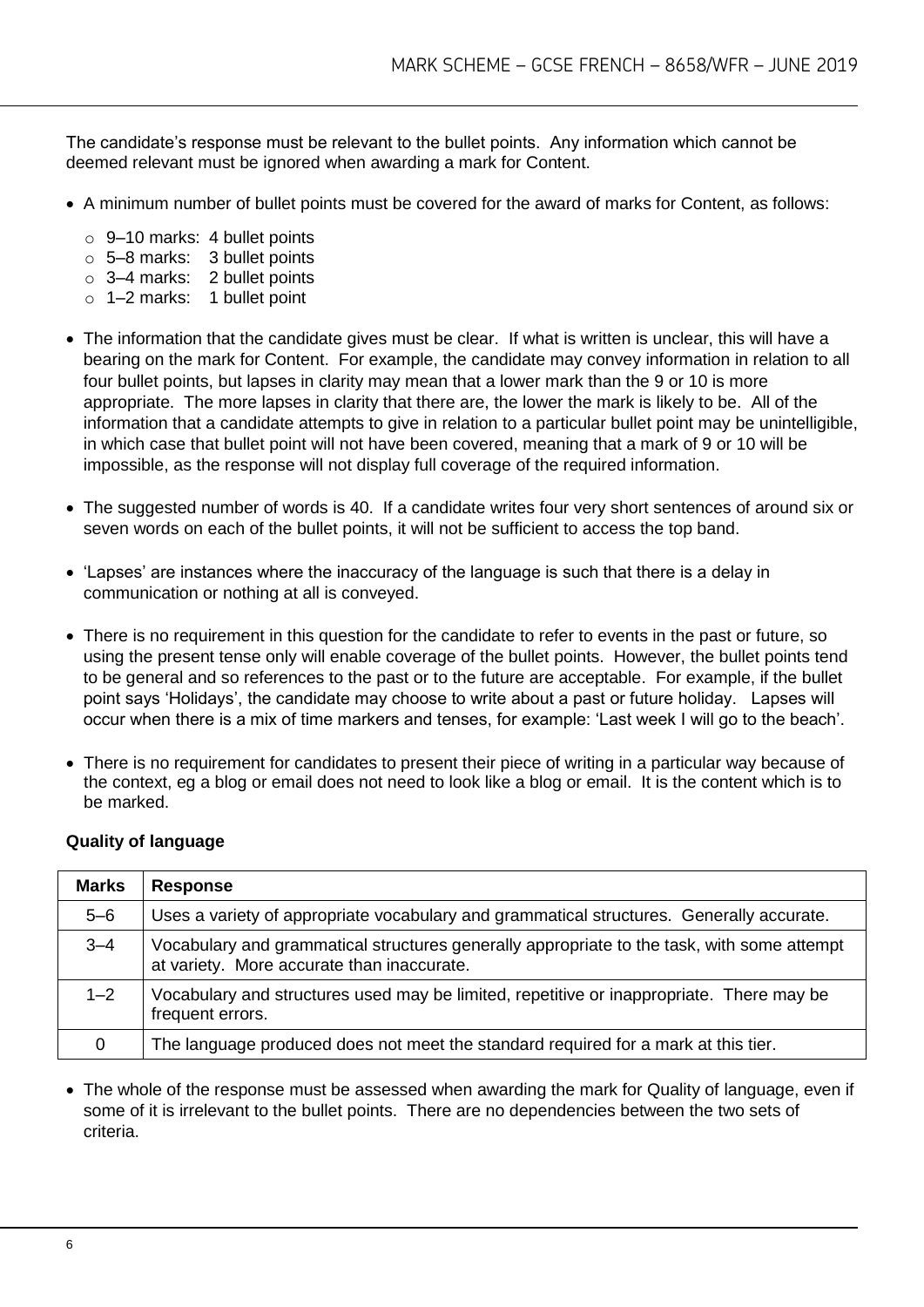- Once you have decided on the mark for Content, you should read through the response once more and decide on the mark for Quality of language. Each band has three strands: variety of vocabulary; variety of structures; accuracy of the language. Sometimes it will be necessary to adopt a 'best fit' approach, because the three strands will not be consistently demonstrated. So, for example, the writing may be very accurate, but the vocabulary and structures are so repetitive that a mark in 3–4 band is more appropriate than the 5–6 band. If you find that two of the three strands fit a particular band you are likely to award a mark in that band. Whether it is the top of bottom mark in the band will depend on who well or how poorly the third strand is reflected in the writing as a whole.
- This mark is not limited by the Content mark, unless the mark for Content is 0, in which case the mark for Quality of language must also be 0.
- However, sometimes a candidate may only attempt one or two of the bullets in a very short piece of writing; or they may answer all of them very briefly, using six or seven words. Even if this writing is totally accurate with appropriate vocabulary and structures, a high mark for Quality of language would be inappropriate because of the lack of linguistic variety.
- Variety of language will be shown through, for example, different adjectives; different persons of the verb; some variety in the nouns and verbs used.
- In this question, you are looking for a variety of language and **not** complexity.

# **Foundation Question 3**

5 marks for Conveying key messages + 5 marks for Application of grammatical knowledge of language and structures (10 marks in total).

Candidates translate into the target language a number of sentences in English, totalling at least 25 words. The translation is marked for Conveying key messages and for Application of grammatical knowledge of language and structures, according to the following criteria:

#### **Conveying key messages**

| <b>Marks</b> | <b>Responses</b>                      |
|--------------|---------------------------------------|
| 5            | All key messages are conveyed.        |
|              | Nearly all key messages are conveyed. |
| 3            | Most key messages are conveyed.       |
| 2            | Some key messages are conveyed.       |
| 1            | Few key messages are conveyed.        |
|              | No key messages are conveyed.         |

The translation is divided into 12 key messages. A tick will be awarded for each key message that is communicated, despite any minor inaccuracies. The total number of ticks awarded equates to a mark according to this table.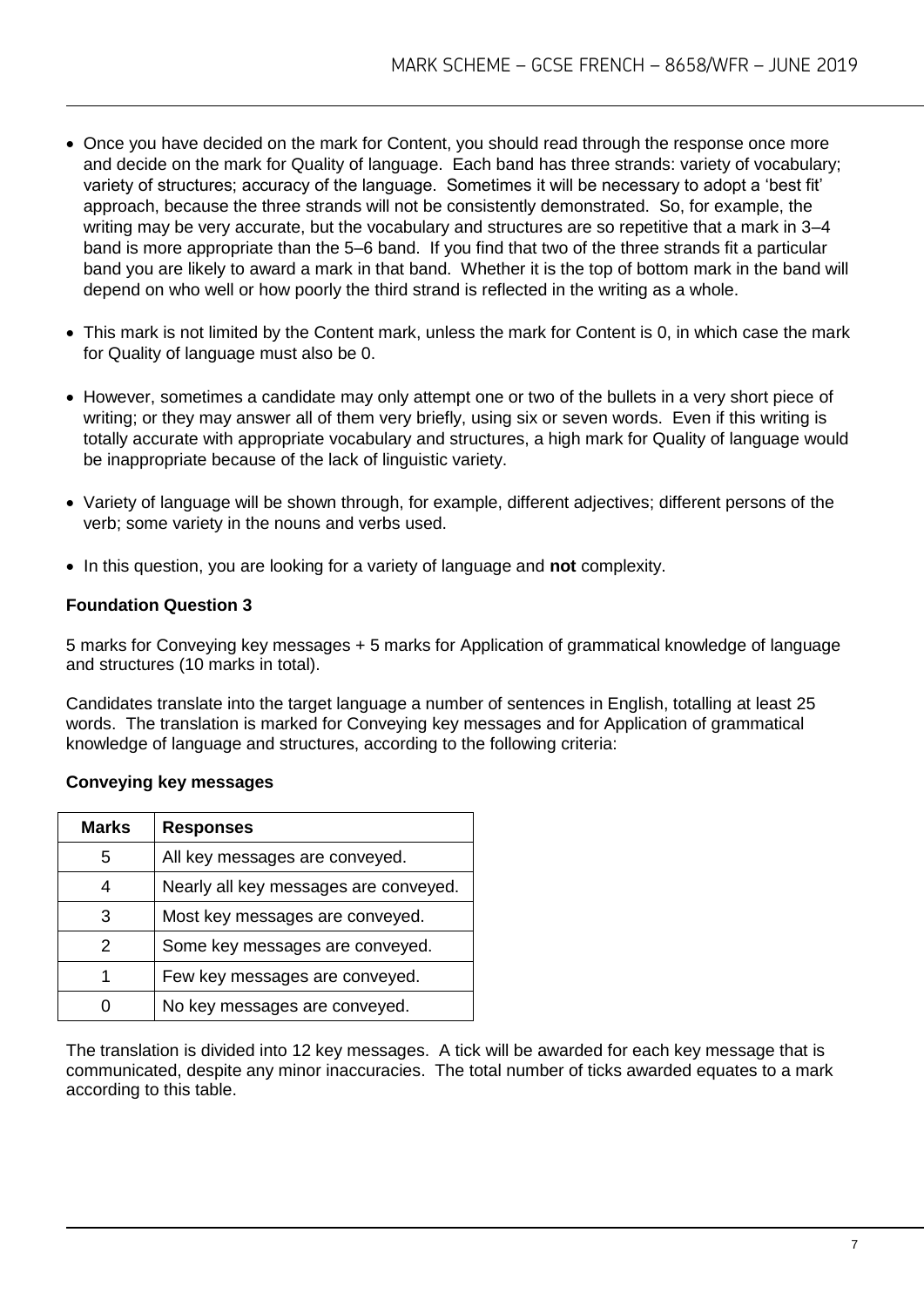| <b>Total ticks</b> | <b>Mark</b> |
|--------------------|-------------|
| 12                 | 5           |
| 10/11              |             |
| 7/8/9              | ว           |
| 4/5/6              |             |
| 1/2/3              |             |

When deciding on whether a key message is conveyed, you should ask yourself the question: 'Would a native speaker understand the target language version without reference to the original English?' If the answer is 'yes', award a tick.

#### **Application of grammatical knowledge of language and structures**

| <b>Marks</b> | <b>Response</b>                                                                     |
|--------------|-------------------------------------------------------------------------------------|
| 5            | Very good knowledge of vocabulary and structures; highly accurate.                  |
| 4            | Good knowledge of vocabulary and structures; generally accurate.                    |
| 3            | Reasonable knowledge of vocabulary and structures; more accurate than inaccurate.   |
| 2            | Limited knowledge of vocabulary and structures; generally inaccurate.               |
|              | Very limited knowledge of vocabulary and structures; highly inaccurate.             |
|              | The language produced does not meet the standard required for Level 1 at this tier. |

Once you have decided on the mark for Conveying key messages, you should read through the translation once more and decide on the mark for Application of grammatical knowledge of language and structures.

- This mark is not limited by the Conveying key messages mark, unless the mark for Conveying key messages is 0, in which case the mark for Application of grammatical knowledge of language and structures must also be 0.
- There is no direct correlation between the two marks, but your first thought should be to see if the same mark is appropriate. For example, a candidate may have been given 5 ticks and you have awarded a mark of 3 for Conveying key messages. You may have had to hesitate when deciding on one of the ticks but gave the benefit of the doubt. This may then encourage you to consider a mark of 2, rather than 3, for Application of grammatical knowledge of language and structures.
- If a candidate leaves gaps, you must assume that any attempt would have been highly inaccurate and award a mark accordingly. Not to do so will penalise unfairly those candidates who make an attempt but commit serious errors in so doing.
- Perfection is **not** required for full marks. For example, occasional missing accents and minor spelling errors do not preclude a top band mark. However, if there are numerous minor errors and incorrect use of accents which change the meaning of a word, this is likely to have an impact on the mark for Application of grammatical knowledge of language and structures.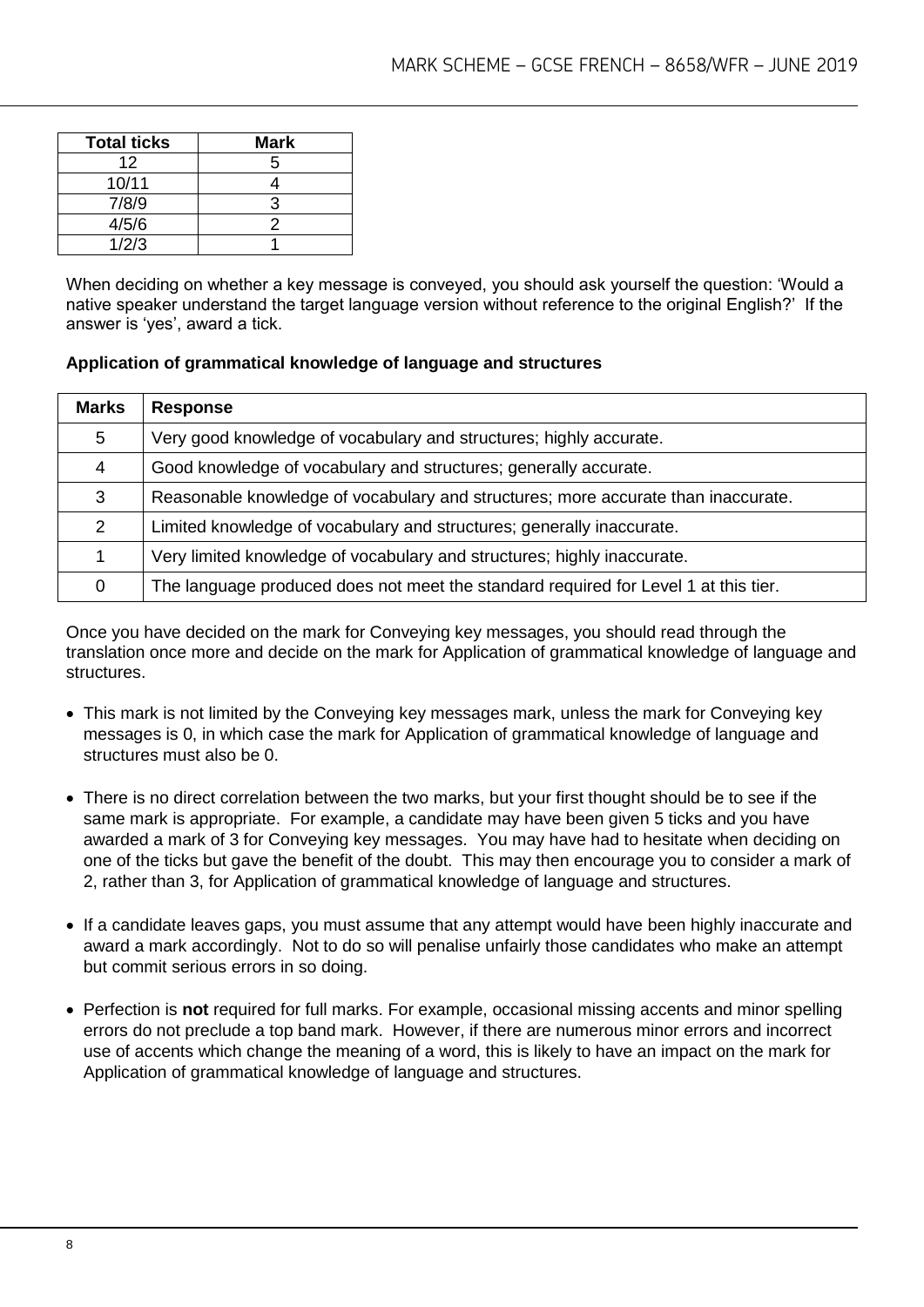# **Foundation Question 4/Higher Question 1**

10 marks for Content + 6 marks for Quality of Language (16 marks in total).

Candidates write approximately 90 words in total about four different bullet points. All bullet points must be covered, but **there is no need for equal coverage of the bullets**.

When deciding a particular mark, it is advisable to identify the band of marks first, and then decide whether you are tempted by the band above or the band below. This will enable you to award on appropriate mark within a mark range.

The question is marked for Content and for Quality of language, according to the following criteria.

#### **(NOTE THAT THESE CRITERIA ARE DIFFERENT FROM FOUNDATION QUESTION 2):**

#### **Content**

| <b>Marks</b> | <b>Response</b>                                                                                                                                                                                                                      |
|--------------|--------------------------------------------------------------------------------------------------------------------------------------------------------------------------------------------------------------------------------------|
| $9 - 10$     | A very good response covering all aspects of the task. Communication is clear and a lot of<br>information is conveyed. Opinions are expressed.                                                                                       |
| $7 - 8$      | A good response covering all aspects of the task. Communication is mostly clear but<br>perhaps with occasional lapses. Quite a lot of information is conveyed. Opinions are<br>expressed.                                            |
| $5 - 6$      | A reasonable response covering almost all aspects of the task. Communication is generally<br>clear but there are likely to be lapses. Some information is conveyed. An opinion is<br>expressed.                                      |
| $3 - 4$      | A basic response covering some aspects of the task. Communication is sometimes clear but<br>there are instances where messages break down. Little information is conveyed. An opinion<br>is expressed.                               |
| $1 - 2$      | A limited response covering some aspects of the task. Communication is often not clear and<br>there may be frequent instances where messages break down. Very little information is<br>conveyed. There may be no opinions expressed. |
| 0            | The content does not meet the standard required for a mark at this tier.                                                                                                                                                             |

The candidate's response must be relevant to the bullet points. Any information which cannot be deemed relevant in the broadest sense must be ignored when awarding the mark for Content.

A **minimum** number of bullet points must be covered for the award of marks for Content, as follows:

- o 7–10 marks: 4 bullet points
- o 5–6 marks: 3 bullet points
- o 3–4 marks: 2 bullet points
- o 1–2 marks: 1 bullet point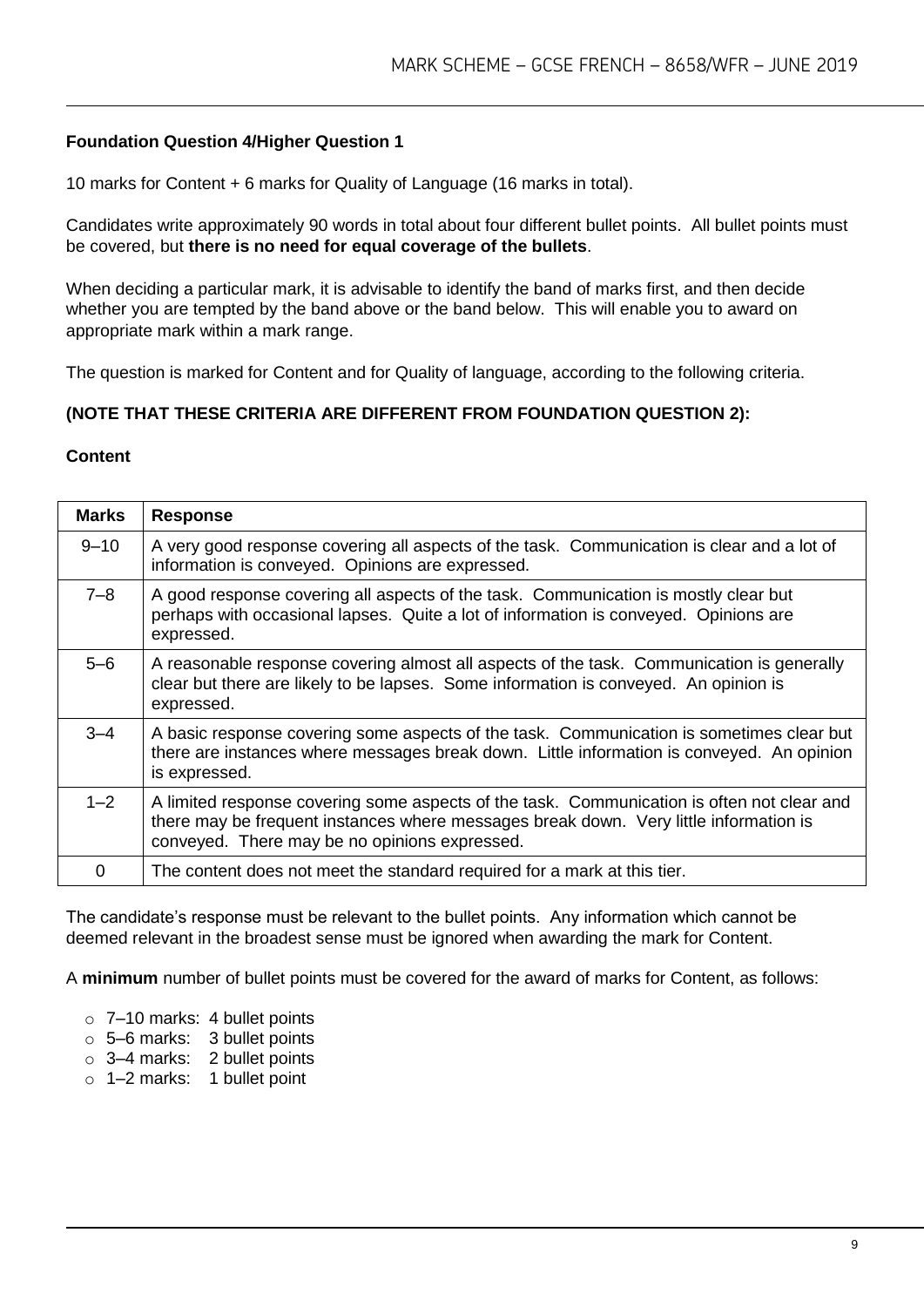The information that the candidate gives must be clear. If what is written is unclear, this will have a bearing on the mark for Content. For example, the candidate may convey information in relation to all four bullet points, but lapses in clarity may mean that a lower mark than the 9 or 10 is more appropriate. The more lapses in clarity that there are, the lower the mark is likely to be. All of the information that a candidate attempts to give in relation to a particular bullet point may be unintelligible, in which case that bullet point will not have been covered, meaning that the **maximum mark** will be 6.

You must accept any information which is a plausible response to the bullet point, even if it does not explicitly mention, for instance, a time or place. For example, if the bullet asks what the candidate did last weekend, and he/she writes 'I went to see my grandparents and then went to a theme park', this can feasibly be an account of what happened last weekend, even though 'last weekend' is not mentioned. Equally, if the student is asked to say what he/she does on a typical visit to a shopping centre and they write 'I bought some clothes and went to see a film', this is also an acceptable fulfilment of the task, even though 'shopping centre' is not mentioned.

The band refers to the amount of information that is conveyed, as follows:

- 9–10: a lot 7–8: quite a lot 5–6: some 3–4: little
- 1–2: very little

All of these have to be considered with reference to the suggested number of words, which is approximately 90. In other words, a candidate who writes approximately 90 words, clearly understandable and relevant to all four bullet points, will be able to achieve 10 marks, provided the other criteria are met. Conversely, a candidate may write much more than 90 words, but the language is so inaccurate that little or very little information is conveyed successfully and the mark will be much lower. If a candidate writes considerably fewer than 90 words, 'a lot of information' will not be conveyed.

The candidate must give opinions in order to have access to certain marks, as follows:

7–10: two opinions

3–6: one opinion

This is not an automatic mark and the other criteria within a particular band must be met. If there is no opinion, the maximum mark is 2. An opinion may be expressed simply, for example: 'I like going shopping'. Any positive or negative adjective ('interesting': 'boring', etc) is classed as an opinion. A neutral or descriptive adjective is only classed as an opinion if it is preceded by something like 'I think that'. For example: 'I think that my town is big'.

# **Quality of language**

| <b>Marks</b> | <b>Response</b>                                                                                                                                                                                                                                                                                                                                                                           |
|--------------|-------------------------------------------------------------------------------------------------------------------------------------------------------------------------------------------------------------------------------------------------------------------------------------------------------------------------------------------------------------------------------------------|
| $5-6$        | A variety of appropriate vocabulary is used. Complex structures and sentences are<br>attempted. There are references to three time frames, which are largely successful. Errors<br>are mainly minor. Some more serious errors may occur, particularly in complex structures<br>and sentences, but the intended meaning is nearly always clear. The style and register are<br>appropriate. |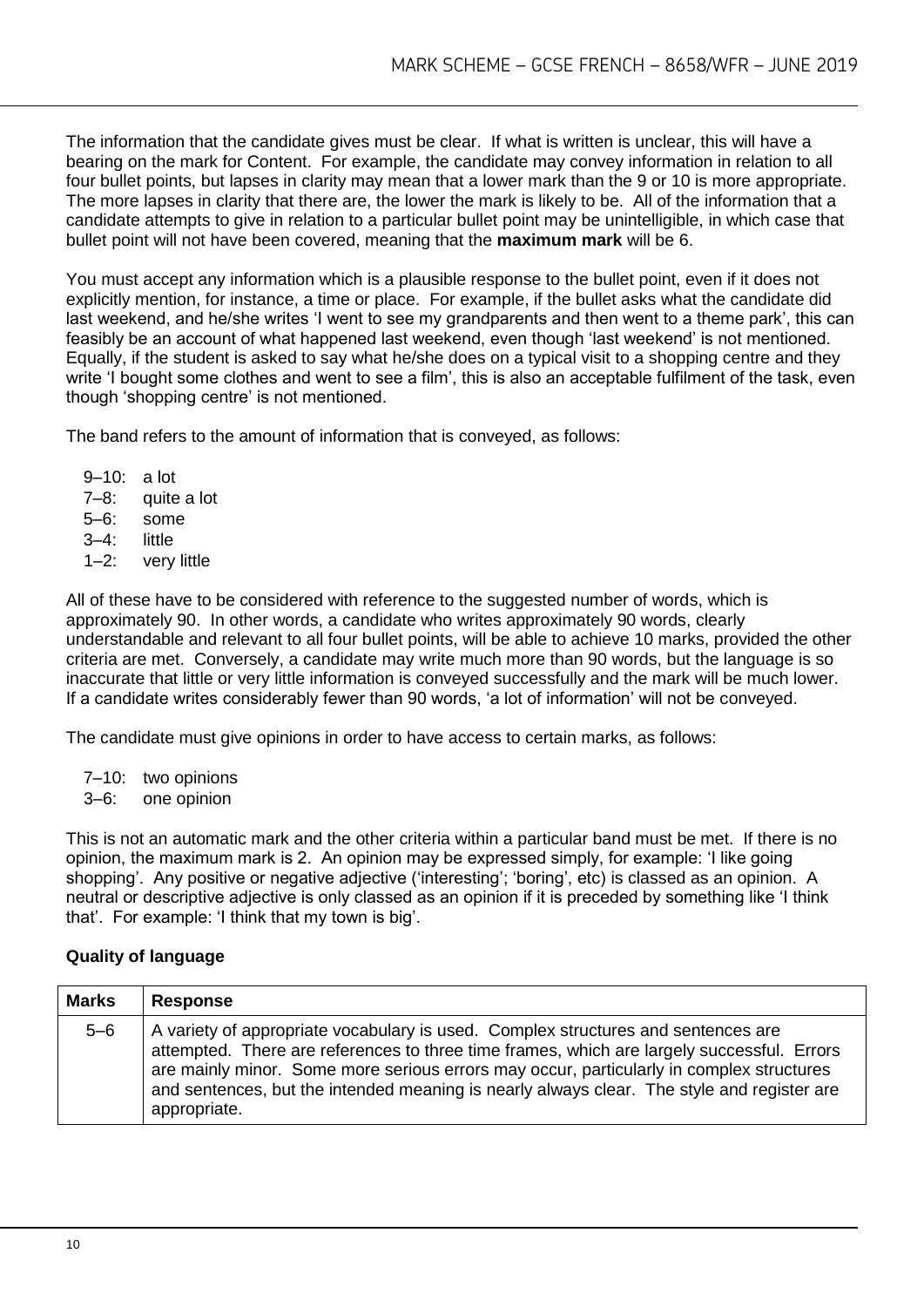| $3 - 4$ | Some variety of appropriate vocabulary is used. There may be some attempt at complex<br>structures and sentences. There are references to at least two different time frames,<br>although these may not always be successful. There may be some major errors, and more<br>frequent minor errors, but overall the response is more accurate than inaccurate and the<br>intended meaning is usually clear. The style and register may not always be appropriate. |
|---------|----------------------------------------------------------------------------------------------------------------------------------------------------------------------------------------------------------------------------------------------------------------------------------------------------------------------------------------------------------------------------------------------------------------------------------------------------------------|
| $1 - 2$ | The range of vocabulary may be narrow, repetitive and/or inappropriate to the needs of the<br>task. Sentences are mainly short and simple or may not be properly constructed. There may<br>be frequent major and minor errors. Little or no awareness of style and register.                                                                                                                                                                                   |
|         | The language produced does not meet the standard required for a mark at this tier.                                                                                                                                                                                                                                                                                                                                                                             |

The whole of the response must be assessed when awarding the mark for Quality of language, even if some of it is irrelevant to the bullet points.

Once you have decided on the mark for Content, you should read through the response once more and decide on the mark for Quality of language. A mark of 0 for Content automatically results in a mark of 0 for Quality of language but, apart from that, the Content mark does not limit the mark for Quality of language. However, a short piece is unlikely to demonstrate sufficient variety for a high mark for Quality of language.

- Each band has five strands: variety of vocabulary; complexity of structures and sentences; reference to time frames; accuracy of the language; style and register. Sometimes it will be necessary to adopt a 'best fit' approach, because the five strands will not be consistently demonstrated. Whether it is the top or bottom mark in the band will depend on whether the criteria are nearer to those of the band above or below.
- In order to score in the 5–6 band, there **must** be reference to all three time frames (past, present and future). For the 3–4 band, there **must** be reference to at least two time frames. Reference to a particular time frame may be demonstrated with one example. The verb used to refer to a particular time frame need not be totally correct, provided the message is clear. These marks are not awarded automatically and the other criteria in the band are equally important. Notice that references are to **time frames**, not tenses. So, for example, the present tense usage in the following sentence is a reference to a **future** time frame: 'I'm going to the concert next week'.
- When considering the complexity of the language, you should bear in mind that a) this is the overlap question and is attempted by both Foundation and Higher candidates; b) that the criteria for Quality of language in this question are not as demanding as the language criteria for Higher Question 2. However, for a mark of 5 or 6, complex structures and sentences are attempted. They may not always be successful and this may lead to serious errors because of the complexity of the structure or sentence which the candidate attempts. Complexity may be shown in some of the following ways: different tenses; intensifiers; time markers; connectives; subordinate clauses; infinitive constructions. This should not be seen as a 'tick list', but rather as an indication of the definition of complexity at GCSE level.
- The setting and bullet points are likely to mean that the style and register of the writing will be appropriate. If informal address is used when the task is in a formal setting, or vice versa, there is no need to penalise the candidate merely for that. It may, however, be a contributory factor in the award of the overall mark if there are other weaknesses.
- There is no requirement for candidates to present their piece of writing in a particular way because of the context, eg a blog or email does not need to look like a blog or email. It is the content which is to be marked.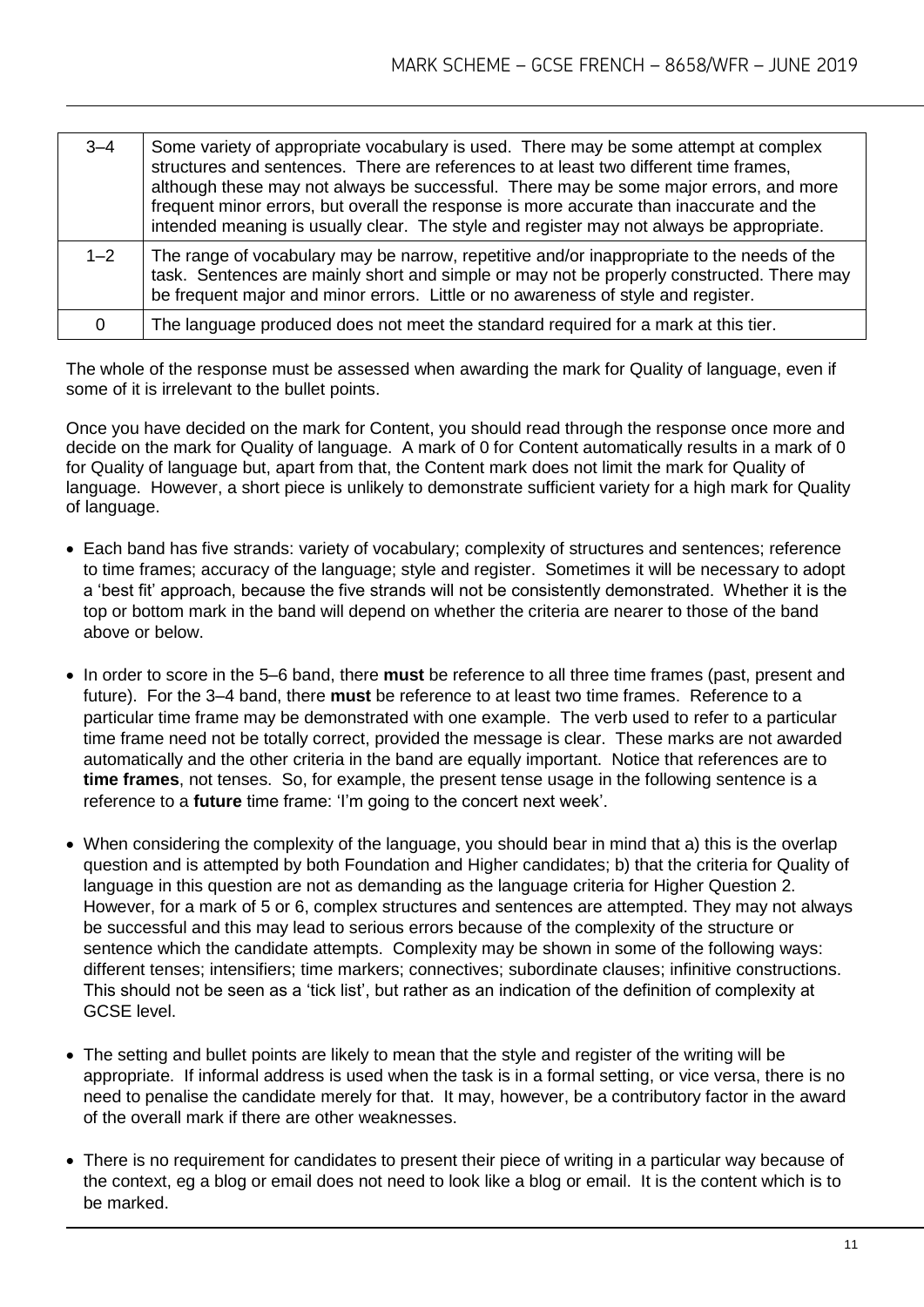# **Appendix 1**

#### **Notes on the use of language**

The following notes are a guide to the kind of language that may help to fulfil the criteria for higher bands of marks in the Quality of language and Range of language categories. They should **not** be seen as a checklist.

#### **Variety of vocabulary**

Consider particularly:

- use of synonyms, eg *je préfère* and *j'apprécie* rather than just *j'aime, on peut trouver/voir/visiter* rather than just *il y a, chouette, génial, passionnant,* etc, rather than *super* etc.
- different persons of the verb.
- use of more sophisticated vocabulary though the emphasis is on avoiding a lot of conspicuous repetition.

#### **Variety of structures**

Consider, for example:

- use of infinitive constructions introduced by prepositions (*avant de, pour*), adjectives (*il est important/nécessaire de*), nouns (*j'ai l'intention de*) and after verbs (*je préfère aller, j'aime étudier* and the modal verbs *devoir, pouvoir, vouloir*)
- use of object pronouns
- use of disjunctive pronouns (*avec lui/elle, pour moi,* etc)
- use of indefinite pronouns/adjectives such as *quelque chose, quelqu'un, tout(e)(s),* etc
- use of connectives such as *non seulement ... mais aussi ..., d'une part ... d'autre part ..., à part, malgré.*
- use of adverbs and adverbial phrases such as *cependant, c'est pourquoi, par conséquent, par exemple, par contre, heureusement, malheureusement.*
- use of negatives (*ne*…*rien/personne/jamais, ni, non plus,* etc)
- use of *depuis* constructions and constructions such as *je viens de..*
- use of comparative expressions (*plus/moins/aussi…que)*
- use of demonstrative adjectives and pronouns (*ce, cette, ces, ce qui/que* etc)
- use of possessive pronouns (*à moi, le mien,* etc)
- use of *le* + superlative adjective (*le mieux, le plus important,* etc)
- use of complex sentences and a range of tenses

#### **Use of complex/longer sentences**

Consider:

- use of subordinate clauses introduced by eg *quand, où, parce que, alors que, puisque, étant donné que,* etc
- use of relative clauses introduced by *qui, que, dont, etc*
- use of the present subjunctive after verbs of wishing, command, request, emotion and after *pour que*  to express purpose

and, when considering use of longer sentences:

use of co-ordinating conjunctions: *donc, ensuite, ou, puis, mais, alors.*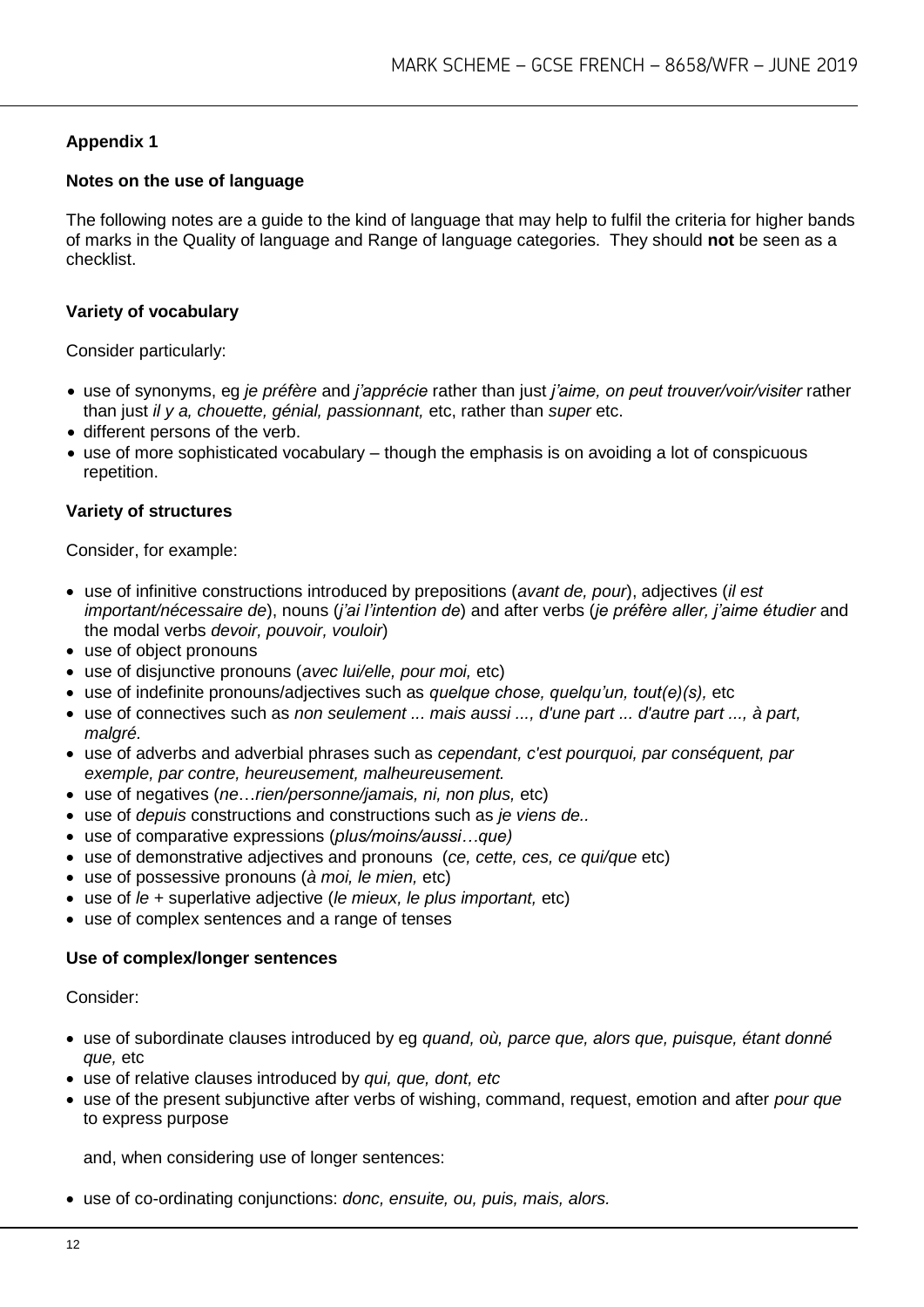#### **Use of time frames/tenses**

- The criteria for Quality of language in Foundation Question 4/Higher Question 1 include 'references to two/three time frames'. If a candidate refers to three time frames, it may well be through different tenses, but equally it could be through the present tense: *Je vais régulièrement au cinéma une fois par mois (*present*); Je vais à la piscine samedi prochain (*future*); Je viens d'arriver au centre commercial (*past*).*
- The criteria for Accuracy in Higher Question 2 refer to 'tense formations'. In this question, a candidate can impress by showing that he/she can use a good range of tenses, thereby adding to the range and complexity of language.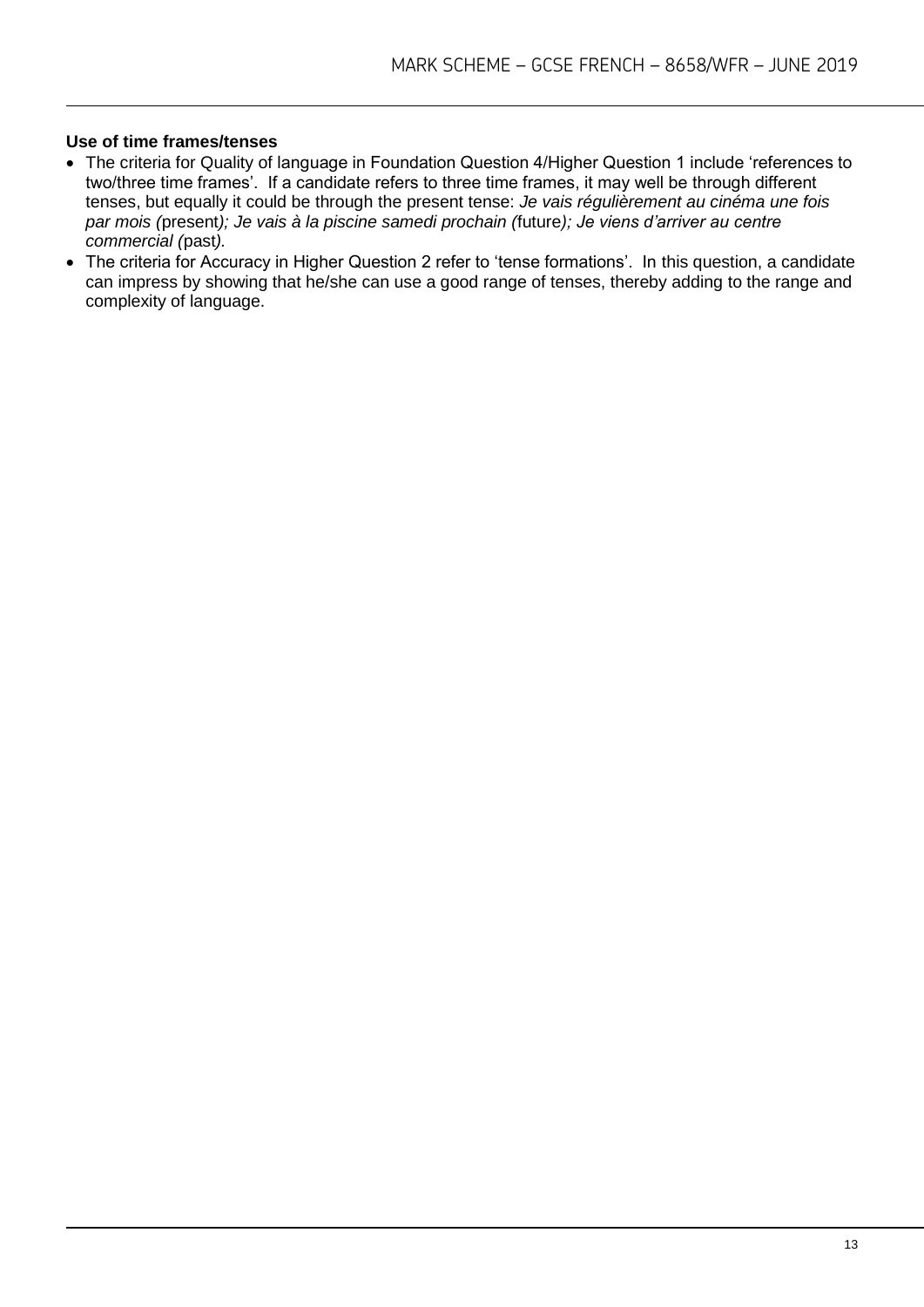# **Appendix 2**

# **A glossary of terms used in the Writing assessment criteria**

NB This alphabetical list corresponds to all questions on both Foundation and Higher papers.

| ambiguity              | A problem with immediate communication caused by grammatical<br>inaccuracy or a contradiction (eg, 'I love it because it's boring').                                                                                                                                                  |  |  |
|------------------------|---------------------------------------------------------------------------------------------------------------------------------------------------------------------------------------------------------------------------------------------------------------------------------------|--|--|
| appropriate            | Language which is suitable for the requirements of the task.                                                                                                                                                                                                                          |  |  |
| coherent               | Language which is easy to follow with a logical sequencing of ideas. See<br>'fluent'.                                                                                                                                                                                                 |  |  |
| complex sentences      | Sentences which contain a subordinate clause or clauses.<br>See Appendix 1 for examples.                                                                                                                                                                                              |  |  |
| complex structures     | See Appendix 1 for examples.                                                                                                                                                                                                                                                          |  |  |
| confidence             | Accurate use of language.                                                                                                                                                                                                                                                             |  |  |
| delay in communication | A problem with immediate communication caused by grammatical or<br>lexical inaccuracy.                                                                                                                                                                                                |  |  |
| fluent                 | Language which is easy to follow with a logical sequencing of ideas. See<br>'coherent'.                                                                                                                                                                                               |  |  |
| grammatical structures | Structures which are listed in the specification.                                                                                                                                                                                                                                     |  |  |
| justified              | The reason for holding a stated opinion.                                                                                                                                                                                                                                              |  |  |
| key messages           | With reference to the translation questions on both papers, these are the<br>key messages as identified in the mark scheme.                                                                                                                                                           |  |  |
| lapses                 | A problem with communication caused by grammatical inaccuracy                                                                                                                                                                                                                         |  |  |
| linking words          | Words such as parce que, mais, used to create longer sentences.                                                                                                                                                                                                                       |  |  |
| longer sentences       | These may be complex, with more difficult subordinations, or more simple<br>through the use of linking words such as car, mais.                                                                                                                                                       |  |  |
| major errors           | Errors which impair communication.                                                                                                                                                                                                                                                    |  |  |
| minor errors           | Errors which do not have a bearing on communication.                                                                                                                                                                                                                                  |  |  |
| opinions               | A positive/negative verb or adjective used to give an opinion; or a neutral<br>adjective, such as 'big', preceded by something like 'I think that'. For<br>example 'I think that my bedroom is very small'.                                                                           |  |  |
| secure                 | Accurate.                                                                                                                                                                                                                                                                             |  |  |
| structures             | See 'grammatical structures'.                                                                                                                                                                                                                                                         |  |  |
| style and register     | The style of writing. Usually this will be determined by the nature of the<br>task, requiring informal or formal register.                                                                                                                                                            |  |  |
| time frames            | The use of tenses, with or without time markers, which refer to past,<br>present or future events. A present tense may be a future or past time<br>frame, eg Le week-end prochain je vais au cinéma (future time frame);<br>J'apprends le français depuis cinq ans (past time frame). |  |  |
| variety                | Use of different verbs' nouns and adjectives which avoid a lot of<br>conspicuous repetition.                                                                                                                                                                                          |  |  |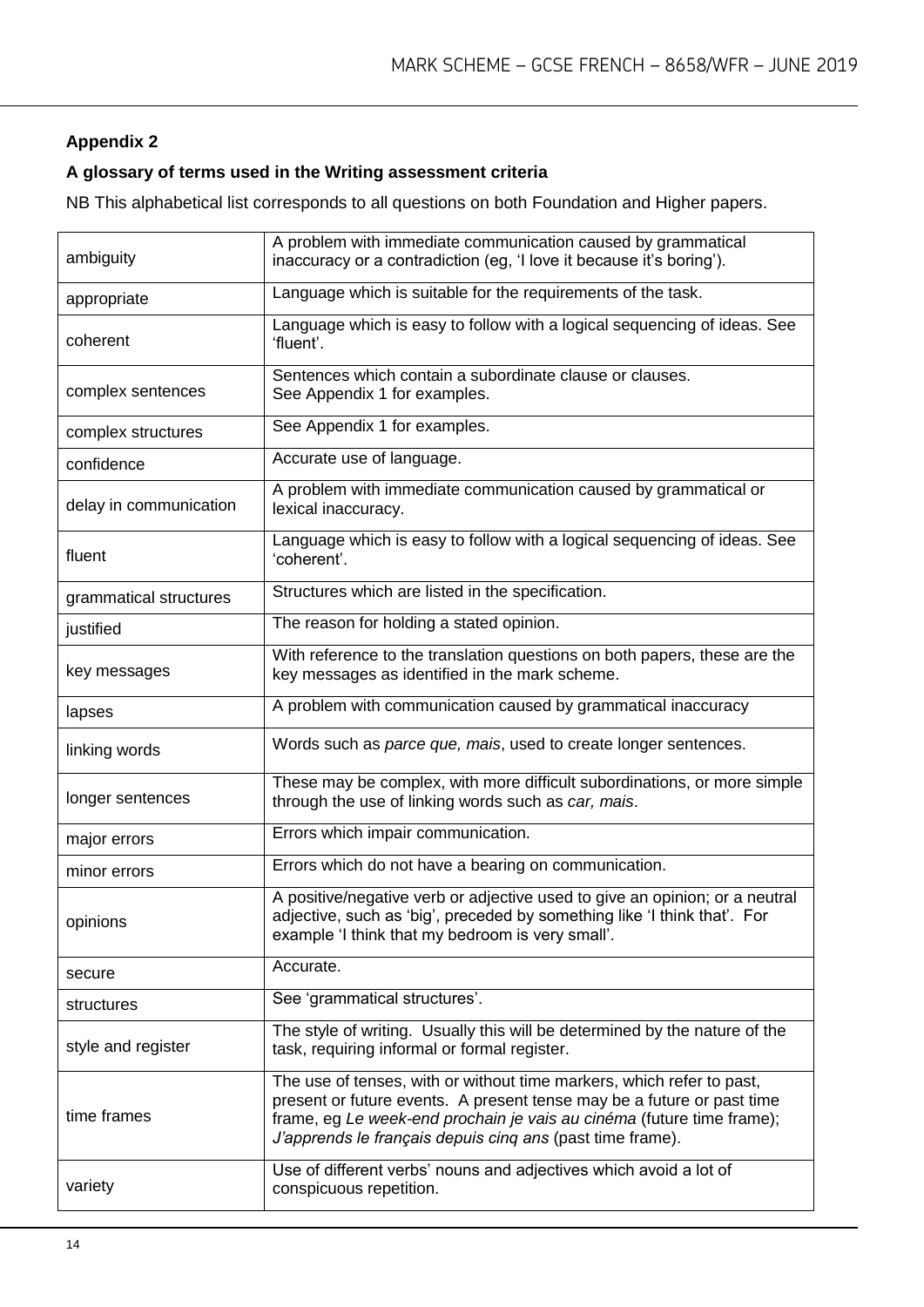|     | 2 marks                                                                                                                    | 1 mark                                                                       | 0 marks                                                                           |           |
|-----|----------------------------------------------------------------------------------------------------------------------------|------------------------------------------------------------------------------|-----------------------------------------------------------------------------------|-----------|
| 0.1 | Il y a/c'est/je<br>vois/voici huit/8<br>personnes.<br>Il y a un garçon/une<br>fille/un homme/une<br>femme/une famille etc. | Huit personnes                                                               | huit<br>Inappropriate verb +<br>personnes e.g. j'aime 8<br>personnes              | [2 marks] |
|     | Ils mangent.<br>Je mange<br>Ils portent/je porte un t-<br>shirt.                                                           | Manger un pique-nique<br>etc.<br>Ils porter un t-shirt.                      | Mange/manger                                                                      | [2 marks] |
|     | On fait/ils font/je fais du<br>camping.<br>C'est un camping<br>Il y a/c'est/je<br>vois/voici une tente.                    | Faire du camping.<br>Une tente t.c.<br>Un camping t.c.                       | Inappropriate verb +<br>camping/tente e.g. je<br>voudrais le camping/la<br>tente. | [2 marks] |
|     | Il fait beau/chaud                                                                                                         | Faire beau/chaud<br>Il faut beau/chaud<br>Beau temps<br>C'est beau/chaud etc | beau.<br>La photo est noire et<br>blanche<br>Use of negative<br>statement         | [2 marks] |

# **Part 2 – Marking guidance for June 2019 series**

**N.B. The whole sentence should be considered when awarding marks.**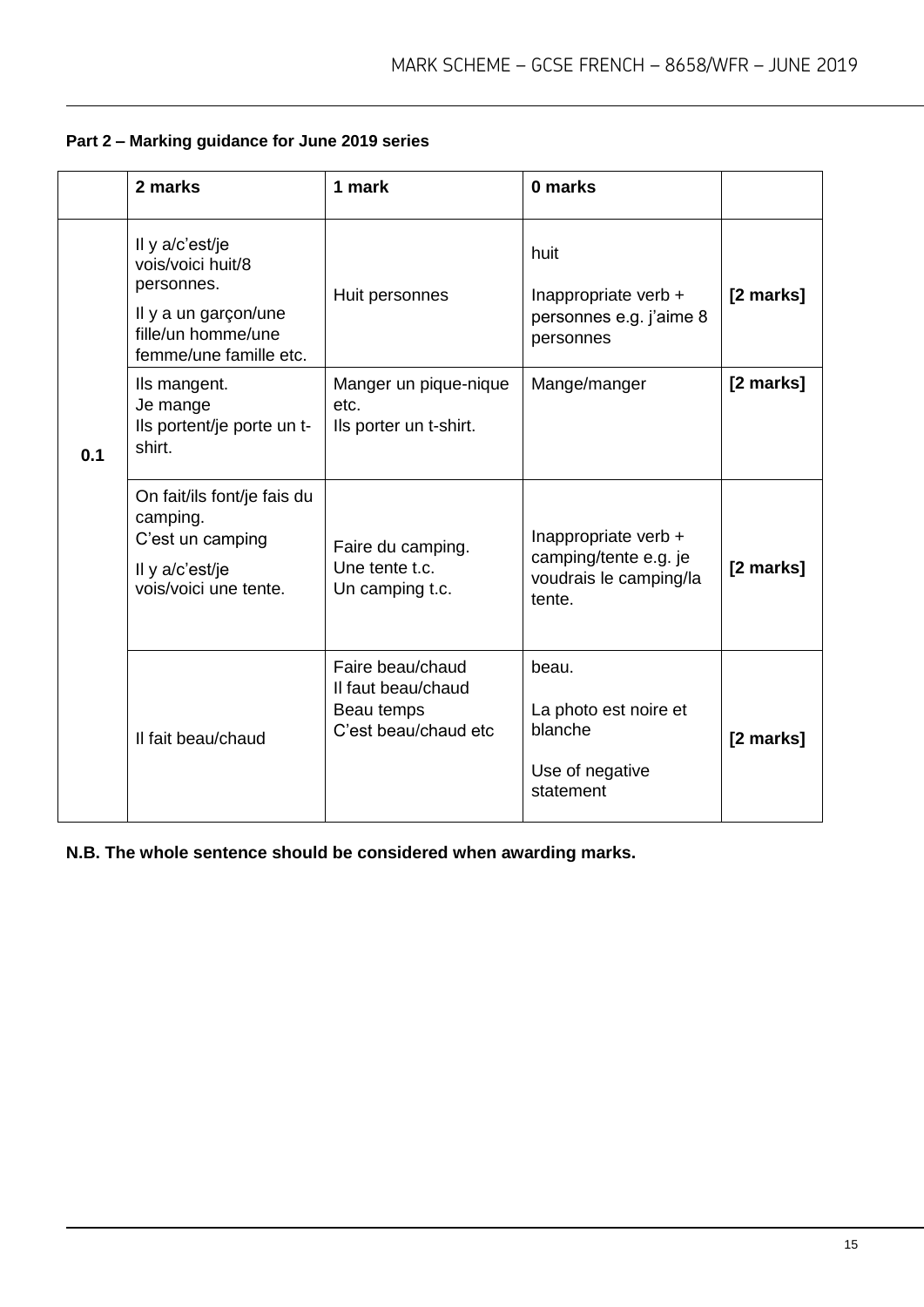# **Question 02**

For this question, there are four compulsory bullet points, which are assessed for Content (10 marks) and Quality of language (6 marks), as specified in the criteria below. The maximum mark is 16. The student is expected to produce approximately 40 words over the whole question. The number of words is approximate and you must mark all work produced by the student.

# **[16 marks]**

#### **Content**

| Level          | <b>Marks</b> | <b>Response</b>                                                                                                                                          |
|----------------|--------------|----------------------------------------------------------------------------------------------------------------------------------------------------------|
| 5              | $9 - 10$     | A full coverage of the required information. Communication is clear.                                                                                     |
| $\overline{4}$ | $7 - 8$      | A good coverage of the required information. Communication is mostly clear<br>but perhaps with occasional lapses.                                        |
| 3              | $5 - 6$      | A reasonable coverage of the required information. Communication is<br>generally clear but there are likely to be lapses.                                |
| 2              | $3 - 4$      | A partial coverage of the required information. Communication is sometimes<br>clear but there are instances where messages are not conveyed.             |
|                | $1 - 2$      | A minimal coverage of the required information. Communication is often not<br>clear and there may be frequent instances where messages are not conveyed. |
| 0              | 0            | The content does not meet the standard required for Level 1 at this tier.                                                                                |

#### **Quality of language**

| Level | <b>Marks</b> | <b>Response</b>                                                                                                                          |
|-------|--------------|------------------------------------------------------------------------------------------------------------------------------------------|
| 3     | $5 - 6$      | Uses a variety of appropriate vocabulary and grammatical structures.<br>Generally accurate.                                              |
| 2     | $3 - 4$      | Vocabulary and grammatical structures generally appropriate to the task, with<br>some attempt at variety. More accurate than inaccurate. |
|       | $1 - 2$      | Vocabulary and structures used may be limited, repetitive or inappropriate.<br>There may be frequent errors.                             |
| 0     | 0            | The language produced does not meet the standard required for Level 1 at this<br>tier.                                                   |

#### **Notes**

A mark of zero for Content automatically results in a mark of zero for Quality of language, but apart from that, the Content mark does not limit the mark for Quality of language.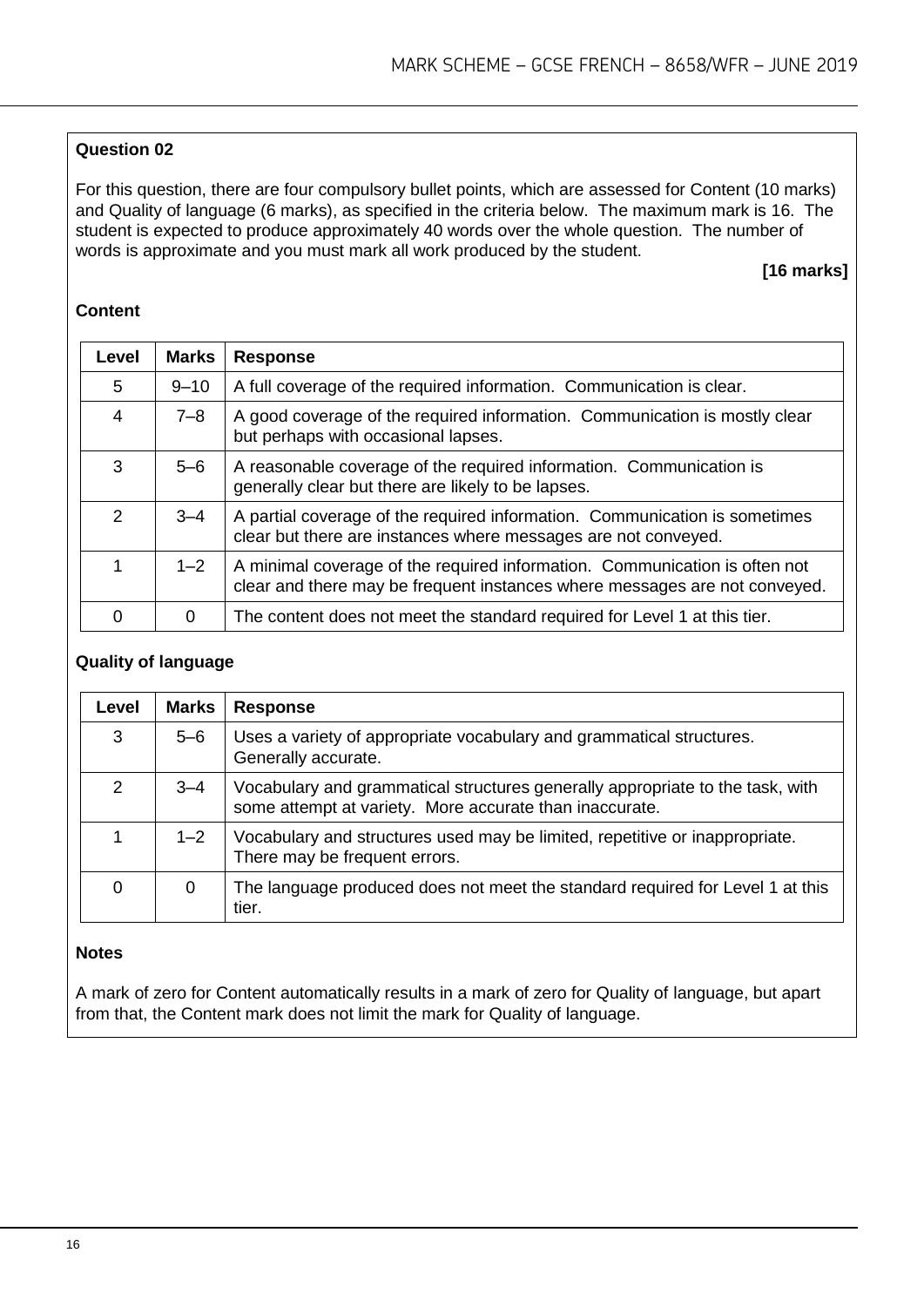| <b>Bullet</b>                             | <b>Comments</b>                                                                                                                                                                                                                                                                                                                      |
|-------------------------------------------|--------------------------------------------------------------------------------------------------------------------------------------------------------------------------------------------------------------------------------------------------------------------------------------------------------------------------------------|
| • votre petit déjeuner<br>typique         | No direct reference to breakfast necessary. E.g Je<br>mange des céréales<br>Accept one statement<br>Accept verbs that express likes e.g. j'aime les<br>céréales<br>Accept reference to time only e.g. je mange à 8h.<br>Accept past tense.<br>Accept food items that would not normally be eaten<br>at breakfast e.g. les hamburgers |
| · une activité physique<br>que vous aimez | Accept one opinion relating to a physical activity.<br>E.g je joue au foot et au tennis. C'est super.<br>J'aime le tennis etc.<br>Reject references that do not include an opinion.<br>E.g. je joue au foot et au tennis t.c. unless an<br>opinion follows                                                                           |
| • le fast-food                            | Accept one statement<br>This could be an opinion about fast food or<br>something they eat.<br>Accept references to brand names. E.g j'aime<br>McDonalds.<br>Accept past/future tense.                                                                                                                                                |
| • les cigarettes.                         | Accept one statement/opinion.<br>Accept past/future tense.                                                                                                                                                                                                                                                                           |

The following indicative content is an example of the response that students may also give to this question.

Le matin je prends des céréales parce que c'est sain. J'aime faire de la natation deux fois par semaine en ville. Je mange des hamburgers et des frites quelquefois. Je déteste fumer des cigarettes car c'est mauvais pour la santé. [40 words]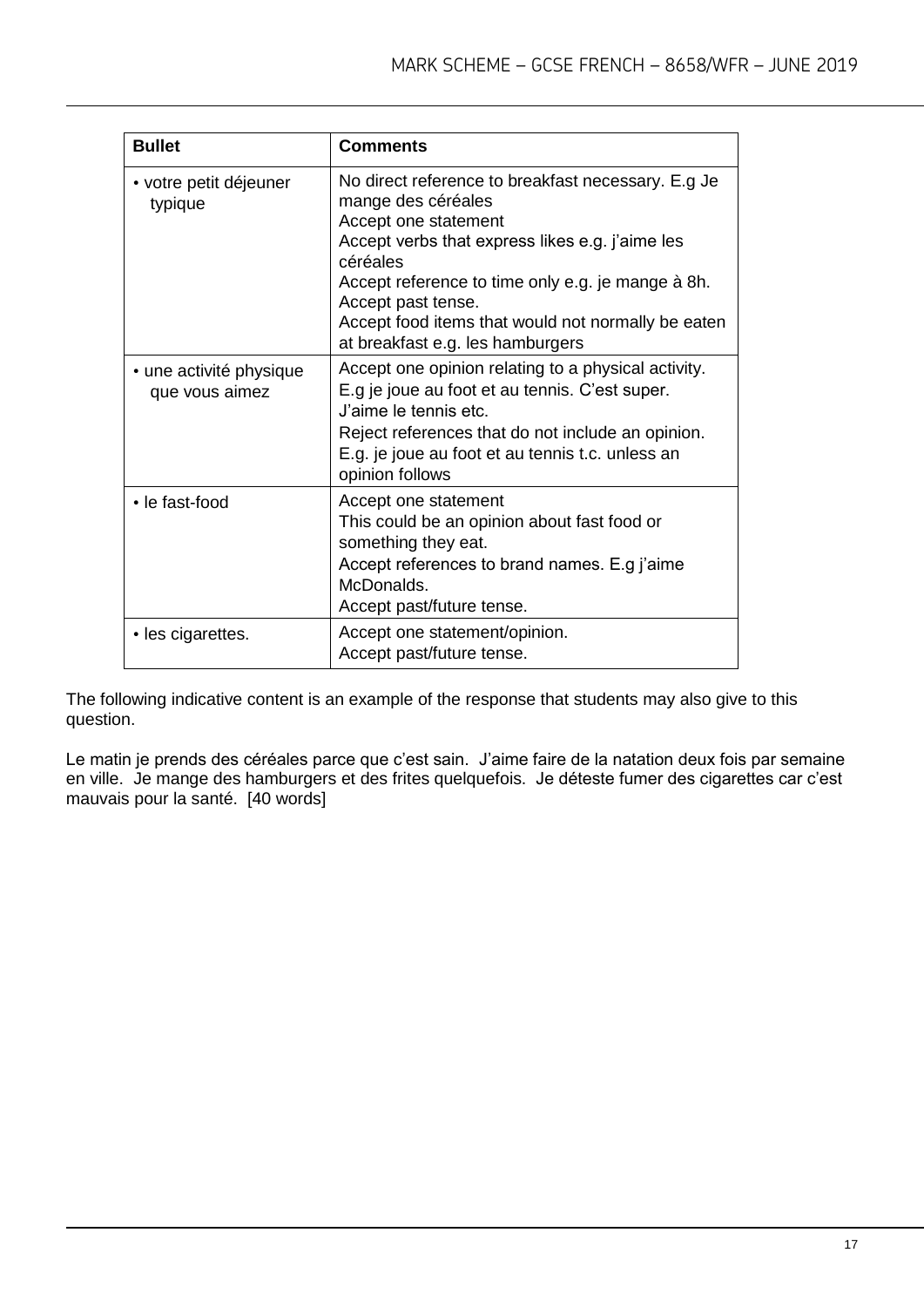# **Question 03**

The translation is assessed for Conveying key messages (5 marks) and Application of grammatical knowledge of language and structures (5 marks), as specified in the criteria below. The maximum mark is 10. When awarding the marks, the student's response across all five sentences should be considered as a whole.

# **[10 marks]**

| Level         | <b>Marks</b> | <b>Response</b>                       |
|---------------|--------------|---------------------------------------|
| 5             | 5            | All key messages are conveyed.        |
| 4             | 4            | Nearly all key messages are conveyed. |
| 3             | 3            | Most key messages are conveyed.       |
| $\mathcal{P}$ | 2            | Some key messages are conveyed.       |
|               |              | Few key messages are conveyed.        |
| 0             | 0            | No key messages are conveyed.         |

#### **Conveying key messages**

#### **Application of grammatical knowledge of language and structures**

| Level | <b>Marks</b> | <b>Response</b>                                                                        |
|-------|--------------|----------------------------------------------------------------------------------------|
| 5     | 5            | Very good knowledge of vocabulary and structures; highly accurate.                     |
| 4     | 4            | Good knowledge of vocabulary and structures; generally accurate.                       |
| 3     | 3            | Reasonable knowledge of vocabulary and structures; more accurate than<br>inaccurate.   |
| 2     | 2            | Limited knowledge of vocabulary and structures; generally inaccurate.                  |
|       | 1            | Very limited knowledge of vocabulary and structures; highly inaccurate.                |
| 0     | $\Omega$     | The language produced does not meet the standard required for Level 1 at this<br>tier. |

# **Notes**

A mark of zero for Conveying key messages automatically results in a mark of zero for Application of grammatical knowledge of language and structures, but apart from that, the Conveying key messages mark does not limit the mark for Application of grammatical knowledge of language and structures.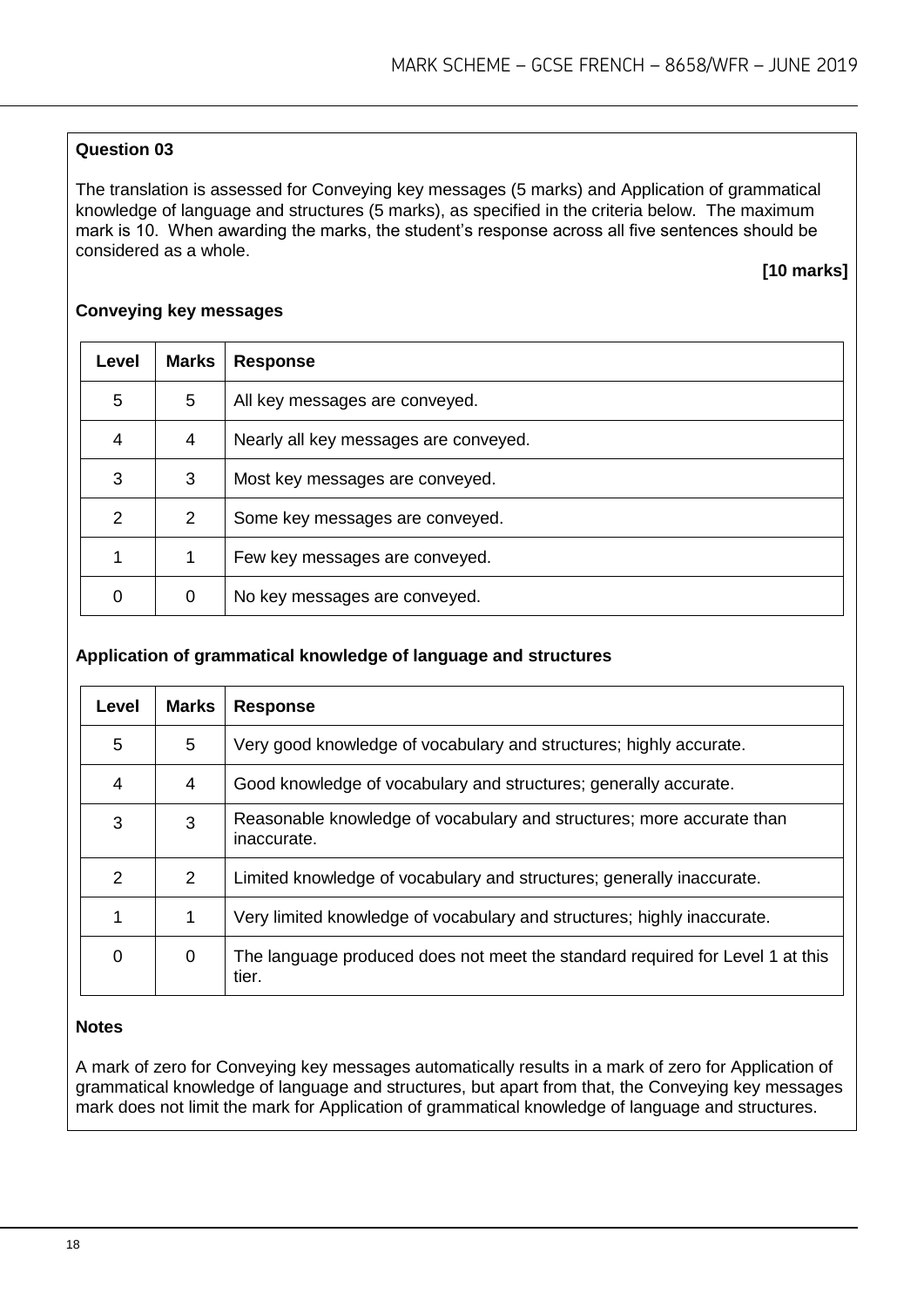# **Key messages**

The translation is divided into 12 key messages (see below). As a general rule, the **wrong person** or **wrong tense** of a verb will not receive a tick. Minor inaccuracies, such as incorrect gender or adjectival agreement, will not on their own prevent the award of a tick. Do not accept the use of an infinitive for a conjugated verb.

|                | <b>Message</b>                  | <b>Accept</b>                                                     | Reject                   |
|----------------|---------------------------------|-------------------------------------------------------------------|--------------------------|
| 1              | My father                       | Mon père/papa                                                     |                          |
| $\mathbf{2}$   | is a doctor.                    | est médecin/docteur/doctor.                                       | médecine                 |
| 3              | It rains                        | Il pleut                                                          | Il pleure<br>Wrong tense |
| 4              | a lot in March.                 | beaucoup en/au mois de mars.                                      | très<br>Wrong month      |
| 5              | I like to listen                | J'aime écouter<br>J'aime écoute/écouté                            | J'écoute                 |
| 6              | to the radio in the<br>kitchen. | la radio dans/à la cuisine.                                       |                          |
| $\overline{7}$ | Tomorrow                        | Demain                                                            |                          |
| 8              | I am going to help              | je vais aider<br>j'aiderai<br>J'aide (as long as demain precedes) | J'aider<br>assister      |
| 9              | at the museum.                  | au musée.                                                         | muséum<br>Museum         |
| 10             | Last weekend                    | Le week-end dernier/passé                                         |                          |
| 11             | I bought                        | j'ai acheté/j'ai achete/j'ai<br>acheter/j'acheté                  | J'acheter                |
| 12             | a mobile phone.                 | un (téléphone)<br>portable/mobile/smartphone/iphone               |                          |

Other reasonable alternative translations will also be accepted.

A tick will be awarded for each key message that is communicated, despite any minor inaccuracies. The total number of ticks awarded equates to a mark according to this table.

| <b>Total ticks</b> | Mark |
|--------------------|------|
| 12                 | 5    |
| 10/11              |      |
| 7/8/9              | з    |
| 4/5/6              | 2    |
| 1/2/3              |      |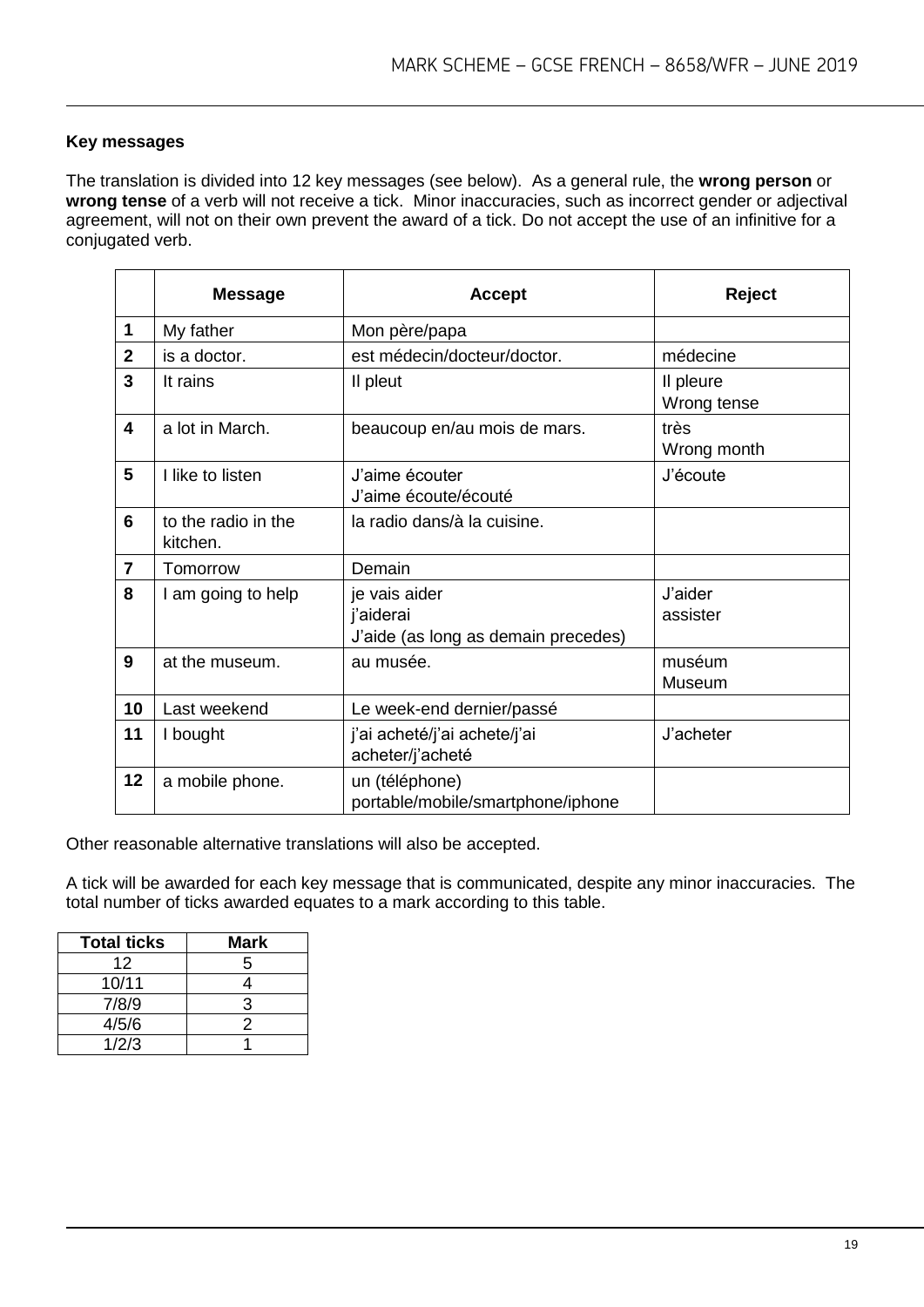# **Question 04**

For this question, there are four compulsory bullet points which are assessed for Content (10 marks) and Quality of language (6 marks), as specified in the criteria below. The maximum mark is 16. The student is expected to produce approximately 90 words for this task. The number of words is approximate and you must mark all work produced by the student.

# **[16 marks]**

#### **Content**

| Level | <b>Marks</b> | <b>Response</b>                                                                                                                                                                                                                      |
|-------|--------------|--------------------------------------------------------------------------------------------------------------------------------------------------------------------------------------------------------------------------------------|
| 5     | $9 - 10$     | A very good response covering all aspects of the task. Communication is clear<br>and a lot of information is conveyed. Opinions are expressed.                                                                                       |
| 4     | $7 - 8$      | A good response covering all aspects of the task. Communication is mostly<br>clear but perhaps with occasional lapses. Quite a lot of information is<br>conveyed. Opinions are expressed.                                            |
| 3     | $5-6$        | A reasonable response covering almost all aspects of the task.<br>Communication is generally clear but there are likely to be lapses. Some<br>information is conveyed. An opinion is expressed.                                      |
| 2     | $3 - 4$      | A basic response covering some aspects of the task. Communication is<br>sometimes clear but there are instances where messages break down. Little<br>information is conveyed. An opinion is expressed.                               |
| 1     | $1 - 2$      | A limited response covering some aspects of the task. Communication is often<br>not clear and there may be frequent instances where messages break down.<br>Very little information is conveyed. There may be no opinions expressed. |
| 0     | 0            | The content does not meet the standard required for Level 1 at this tier.                                                                                                                                                            |

#### **Notes**

There may be some imbalance in the coverage of the four compulsory bullet points but, provided at least some coverage of all bullet points is evident, students will have access to full marks where the other criteria are met.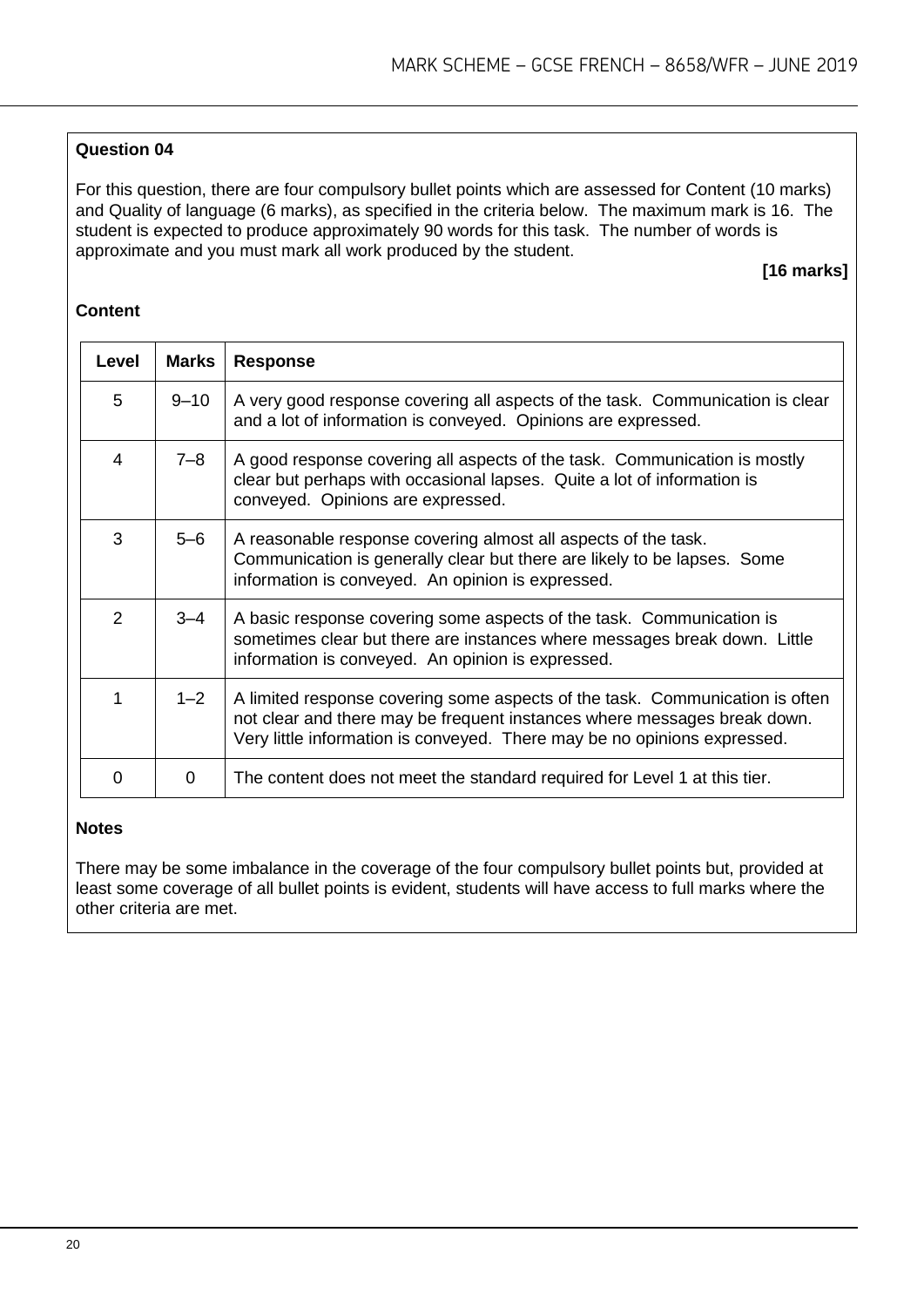| <b>Quality of language</b> |              |                                                                                                                                                                                                                                                                                                                                                                                                                                                                   |
|----------------------------|--------------|-------------------------------------------------------------------------------------------------------------------------------------------------------------------------------------------------------------------------------------------------------------------------------------------------------------------------------------------------------------------------------------------------------------------------------------------------------------------|
| Level                      | <b>Marks</b> | <b>Response</b>                                                                                                                                                                                                                                                                                                                                                                                                                                                   |
| 3                          | $5-6$        | A variety of appropriate vocabulary is used. Complex structures and sentences<br>are attempted. There are references to three time frames, which are largely<br>successful. Errors are mainly minor. Some more serious errors may occur,<br>particularly in complex structures and sentences, but the intended meaning is<br>nearly always clear. The style and register are appropriate.                                                                         |
| $\mathcal{P}$              | $3 - 4$      | Some variety of appropriate vocabulary is used. There may be some attempt<br>at complex structures and sentences. There are references to at least two<br>different time frames, although these may not always be successful. There<br>may be some major errors, and more frequent minor errors, but overall the<br>response is more accurate than inaccurate and the intended meaning is usually<br>clear. The style and register may not always be appropriate. |
| 1                          | $1 - 2$      | The range of vocabulary may be narrow, repetitive and/or inappropriate to the<br>needs of the task. Sentences are mainly short and simple or may not be<br>properly constructed. There may be frequent major and minor errors. Little or<br>no awareness of style and register.                                                                                                                                                                                   |
| $\Omega$                   | $\Omega$     | The language produced does not meet the standard required for Level 1 at this<br>tier.                                                                                                                                                                                                                                                                                                                                                                            |

# **Notes**

- (a) A major error is one which seriously affects communication.
- (b) A mark of zero for Content automatically results in a mark of zero for Quality of language. Apart from that, the Content mark does not limit the mark for Quality of language.

General rule for this question:

• the use of an infinitive in place of a finite verb is acceptable for conveying a message. It would not, however, count as a reference to a present/past/future event (ie no annotation of Pr/P/F).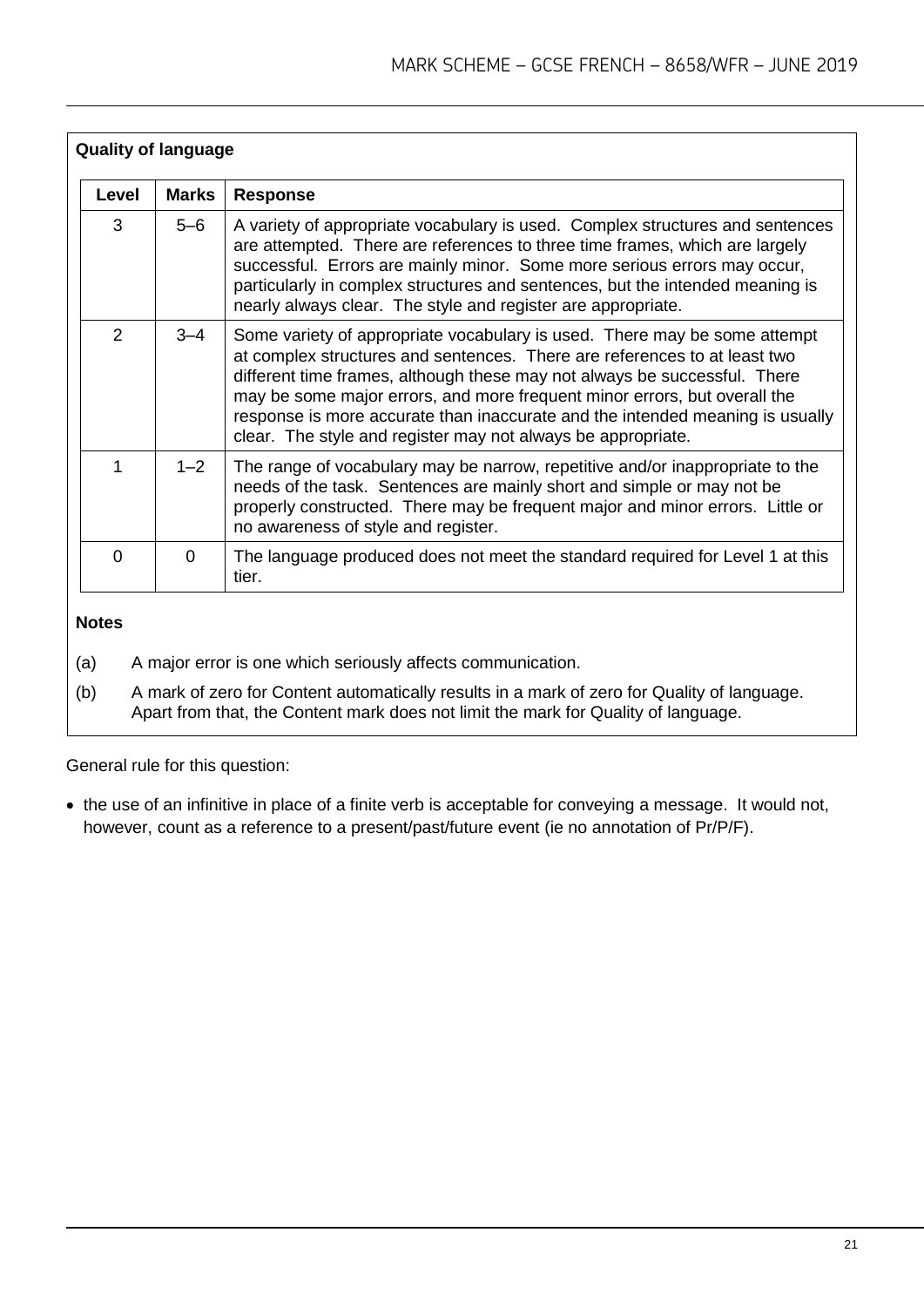| <b>Bullet</b>                   | <b>Comments</b>                                                                                                                                                 |
|---------------------------------|-----------------------------------------------------------------------------------------------------------------------------------------------------------------|
| • votre opinion du collège      | Accept one statement<br>Reject statements that do not express an<br>opinion. E.g mon college est grand t.c.                                                     |
| • vos devoirs                   | Accept one statement<br>Accept any reference to homework<br>Accept statements such as 'le soir, j'ai une<br>heure d'anglais'                                    |
| • vos activités hier au collège | Accept one statement<br>No reference to 'hier' is necessary<br>No reference to school is necessary<br>Accept any activity that could be undertaken<br>in school |
| • vos projets scolaires futurs. | Accept one statement<br>No direct reference to future is necessary<br>Accept any activity that could be undertaken<br>in school                                 |

# **Question 04.2 Content**

| <b>Bullet</b>                                     | <b>Comments</b>                                                                                                                                                                                            |
|---------------------------------------------------|------------------------------------------------------------------------------------------------------------------------------------------------------------------------------------------------------------|
| • votre fête préférée                             | Accept one opinion<br>Accept references to birthday                                                                                                                                                        |
| • vos célébrations l'année dernière               | Accept one activity<br>No reference to celebration or last year is<br>necessary<br>Accept any activity                                                                                                     |
| • vos projets pour votre prochain<br>anniversaire | Accept one statement<br>No reference to birthday is necessary<br>Accept any activity                                                                                                                       |
| • votre opinion des festivals de<br>musique.      | Accept one opinion<br>Accept references to concerts<br>Accept reference to one festival/concert<br>Reject references to music in general as<br>fulfilling the task with no mention of<br>festival/concert. |